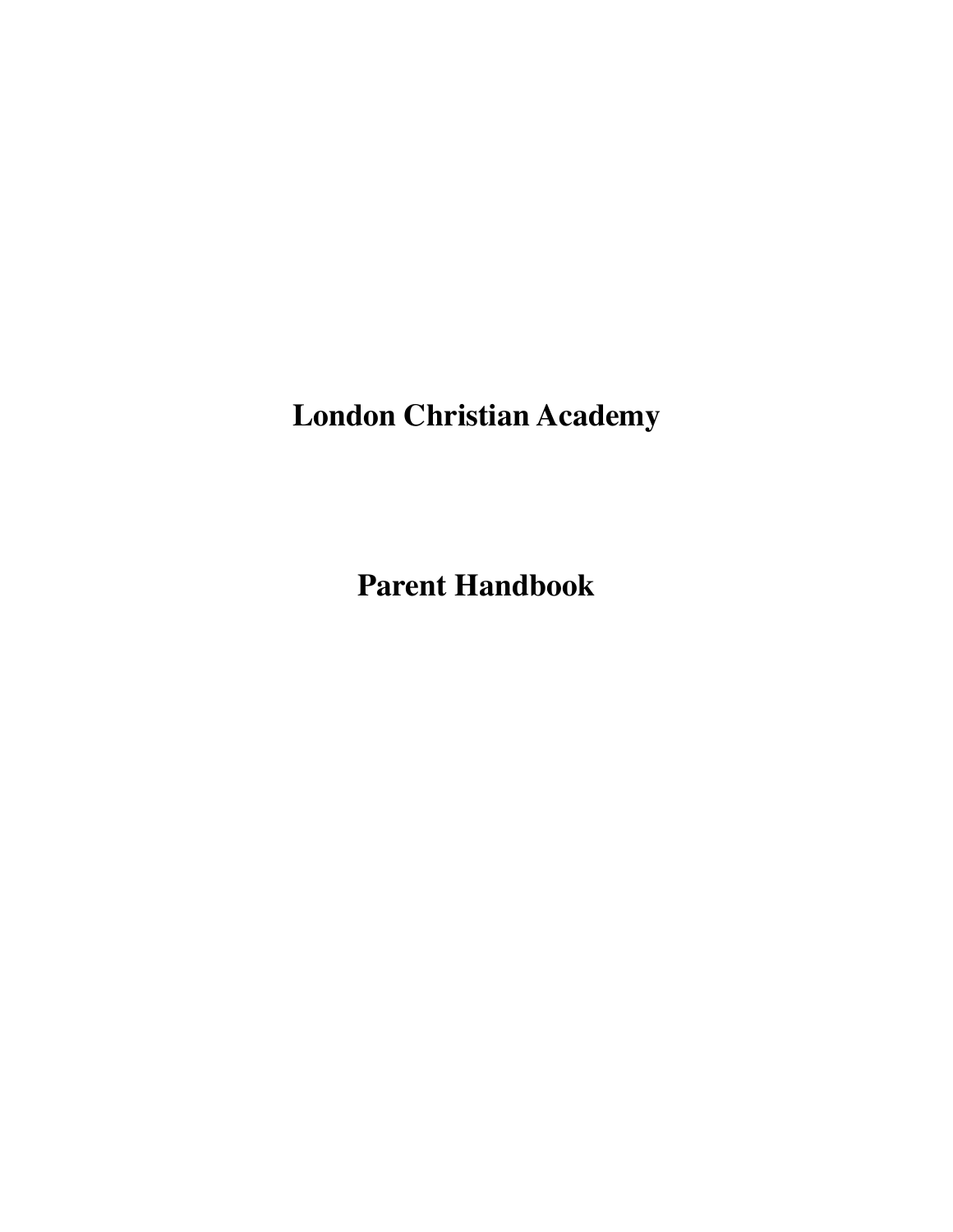Dear Parents/Guardians:

 Welcome to London Christian Academy. We are so very pleased that you have decided to entrust us with your child's education. As a member of the Ontario Alliance of Christian Schools, the Academy exists to provide quality Christian education, based on the current Ontario Ministry of Education Curriculum, integrating every subject area with a Biblical perspective, so as to prepare each student to understand and appreciate God, and to serve Him in the community, the nation and the world.

 We strive to provide an educational atmosphere that incorporates a Christian World-View, fosters a positive self-concept and directs the academic, spiritual, social, aesthetic and physical growth of all our students.

 This Parent/Guardian Handbook is designed to assist you in familiarizing yourself with the structure, current policies, and daily routines of the school. We trust you will find the Handbook informative and helpful as your family prepares for another year of schooling.

 It is our prayer that your family will be truly blessed by the experiences shared at The Academy this coming year.

> The Board of Directors London Christian Academy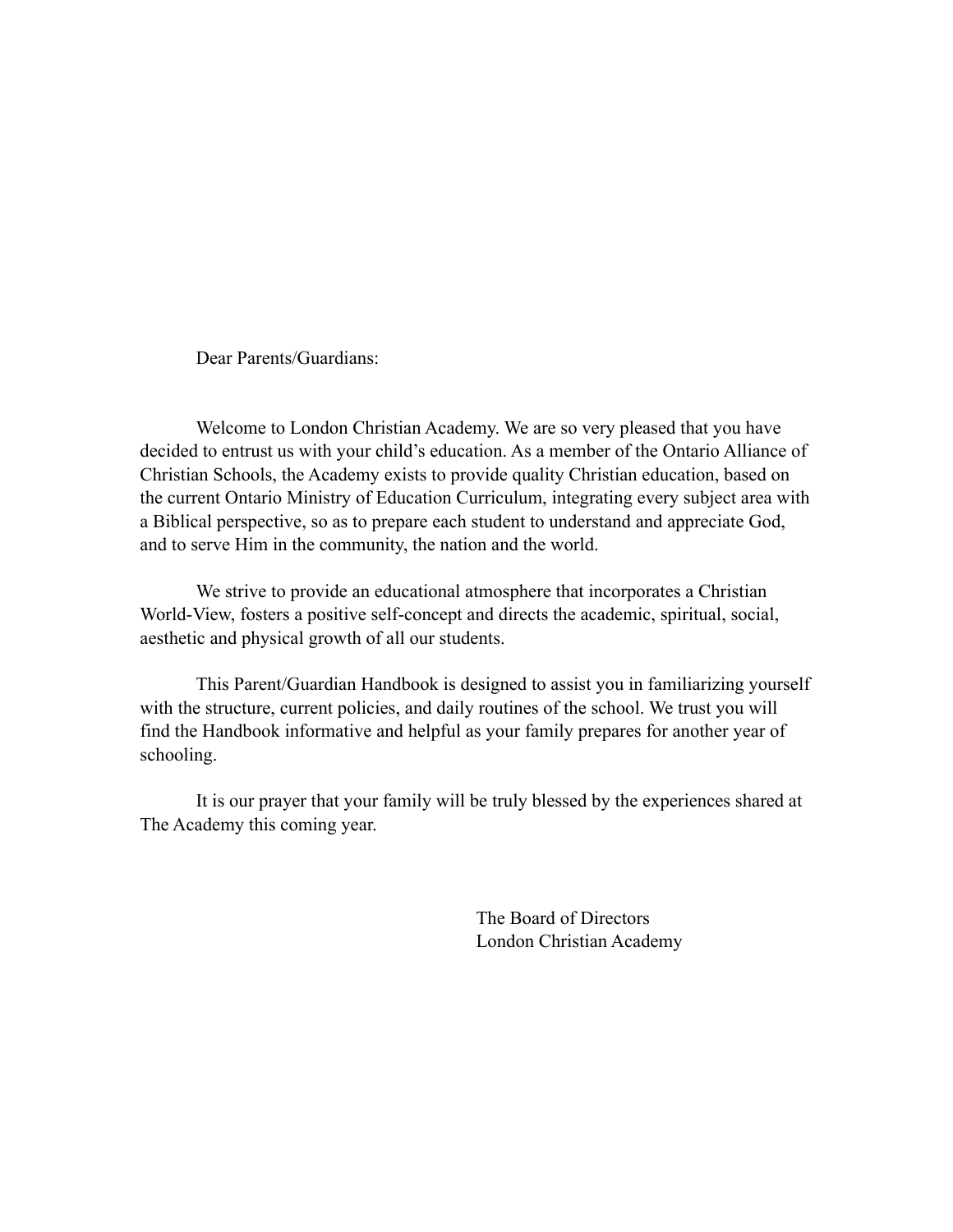# **Table of Contents**

| History of LCA                                 | 1  |
|------------------------------------------------|----|
| Quick Facts About LCA                          |    |
| Spiritual Life                                 | 2  |
| <b>Statement of Faith</b>                      | 3  |
| Academic Life                                  |    |
| Homework Policy                                | 4  |
| <b>Student Evaluation</b>                      | 4  |
| <b>Student Retention Policy</b>                | 5  |
| <b>Special Education Program</b>               | 5  |
| <b>French Instruction Policy</b>               | 5  |
| Awards                                         | 6  |
| <b>Community Life</b>                          |    |
| The School Family                              | 7  |
| <b>Supporting Association</b>                  | 7  |
| Parent Council                                 | 7  |
| Communication                                  | 7  |
| <b>Parent Volunteers</b>                       | 8  |
| <b>Fund Raising</b>                            | 8  |
| <b>Operational Life</b>                        |    |
| Discipline                                     | 9  |
| <b>Student Code of Conduct</b>                 | 9  |
| Playground Rules and Boundaries                | 10 |
| <b>Student Dress Code</b>                      | 10 |
| <b>Emergency Medical Treatment of Students</b> | 11 |
| <b>Administration of Medications</b>           | 11 |
| Attendance                                     | 12 |
| Absences                                       | 12 |
| Leaving School Property                        | 13 |
| Lates                                          | 13 |
| Parking                                        | 13 |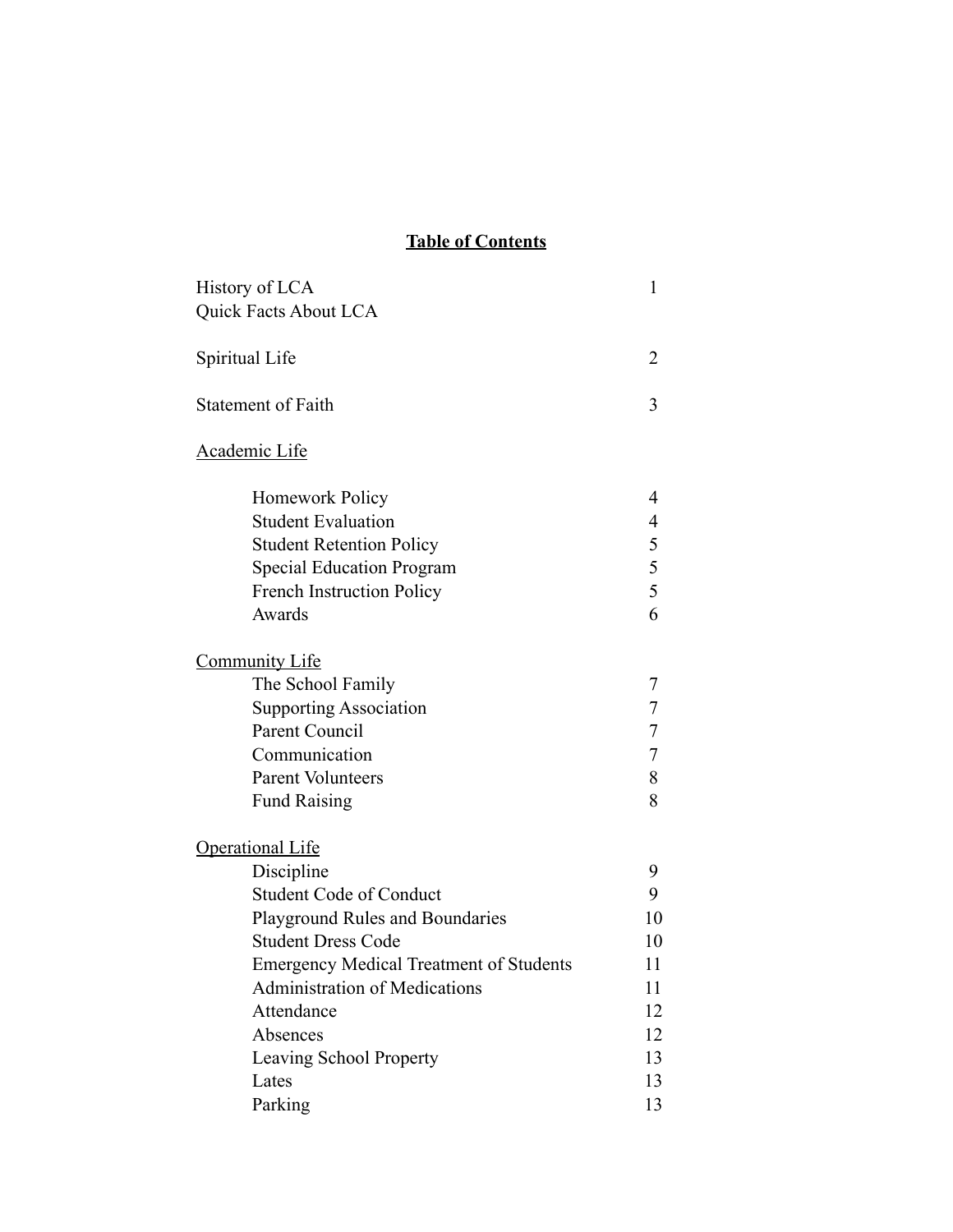| Kiss & Ride                       | 13 |
|-----------------------------------|----|
| <b>Visitors</b>                   | 14 |
| <b>Respect of Property</b>        | 14 |
| Footwear                          | 14 |
| <b>Extracurricular Activities</b> | 14 |
| Athletics                         | 15 |
|                                   |    |
| <b>School Pictures</b>            | 15 |
| Newsletters and Calendars         | 15 |
| Website                           | 15 |
| General Information               |    |
| <b>School Closings</b>            | 16 |
| <b>Indoor Recess</b>              | 16 |
| <b>Bicycles</b>                   | 16 |
| Telephone Calls                   | 16 |
| Textbooks                         | 17 |
| Library                           | 17 |
| <b>Staff and Storage Rooms</b>    | 17 |
| Lost and Found                    | 17 |
| Supervision                       | 17 |
| After School Program              | 17 |
| Parental Involvement              | 18 |

# Addendum

| LCA's Purpose, Vision and Mission        | 20 |
|------------------------------------------|----|
| LCA's Commitment to your Privacy         | 21 |
| <b>LCA</b> Sports Policy                 | 22 |
| Playground Rules & Boundaries            | 24 |
| Driver Using Private Motor Vehicle Form  | 26 |
| Administering Medicines to Students Form | 27 |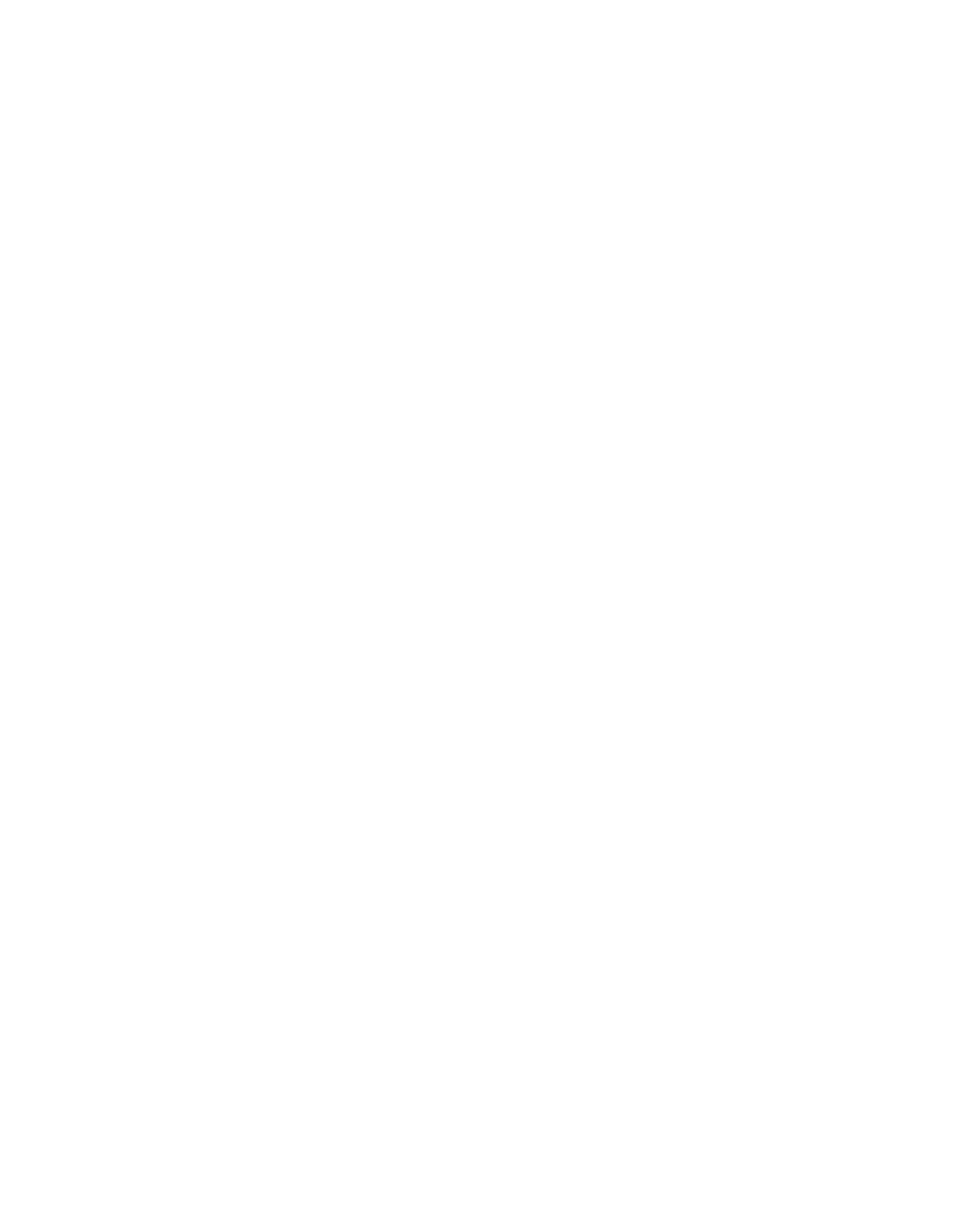## **HISTORY OF LONDON CHRISTIAN ACADEMY**

In September 1974, The Christian Academy of Western Ontario (CAWO) opened its doors as a fully recognized private Christian school with 32 students from grades one through six.

A group of Christian businessmen in London, Ontario, had determined to offer an educational alternative to the secular and increasingly humanistic publicly funded school system. They prayerfully committed themselves to creating an interdenominational, evangelical, Christian school, providing excellent academic teaching.

During the first twelve years of its existence, CAWO had to relocate a total of six times. Three of those years were in Riverview Public School, now the site of the Children's Museum.

It was with great excitement that in 1986 CAWO was able to lease land from West Park Baptist Church and build a school on Gainsborough Road near Hyde Park Road. This permanent location offered the stability the school needed to develop its academic and sports programs more effectively.

High school courses had been offered at CAWO from 1978 to 2000. In 2000, Elijah Christian School merged with The Academy. In January 2004, The Academy moved to its new location in central London at 85 Charles Street and shortly afterwards changed its name to London Christian Academy (LCA). This new location allowed LCA to develop many of its programs even further. Today, the Academy is a thriving Christian elementary school with classes in all grades from Junior Kindergarten to Grade Eight.

#### **Quick Facts About LCA**

- √ Board managed, incorporated, private Christian school, JK to Grade 8
- √ Member of the Ontario Alliance of Christian Schools
- √ Provides an integrated Christian program based on The Ontario Curriculum
- √ Provides a safe, healthy learning environment for all students
- √ Regular standardized testing for students grades 3 through 8
- √ Well established student evaluation policy
- $\sqrt{\frac{1}{\sqrt{1}}\}$  Students are well prepared for post-elementary education  $\sqrt{\frac{1}{\sqrt{1}}\}}$  Maintains a comprehensive student code of conduct
- $\sqrt{\frac{1}{\sqrt{\pi}}}$  Maintains a comprehensive student code of conduct  $\sqrt{\frac{1}{\pi}}$  Provides a rich menu of extra-curricular activities
- $\sqrt{\frac{1}{\sqrt{\pi}}}$  Provides a rich menu of extra-curricular activities  $\sqrt{\frac{1}{\pi}}$  Every member of the teaching staff holds an Ontar
- Every member of the teaching staff holds an Ontario Teaching Certificate
- √ Every member of the teaching staff is a member of The Ontario College of Teachers
- √ Requires a Criminal records Check on all staff and regular volunteers
- √ Supporting Association meets at least twice yearly
- √ Parent Council supports the school community
- √ Financial Records are available upon request
- $\sqrt{\phantom{a}}$  Bursary Fund available for parents who qualify
- √ Tuition refund policy in effect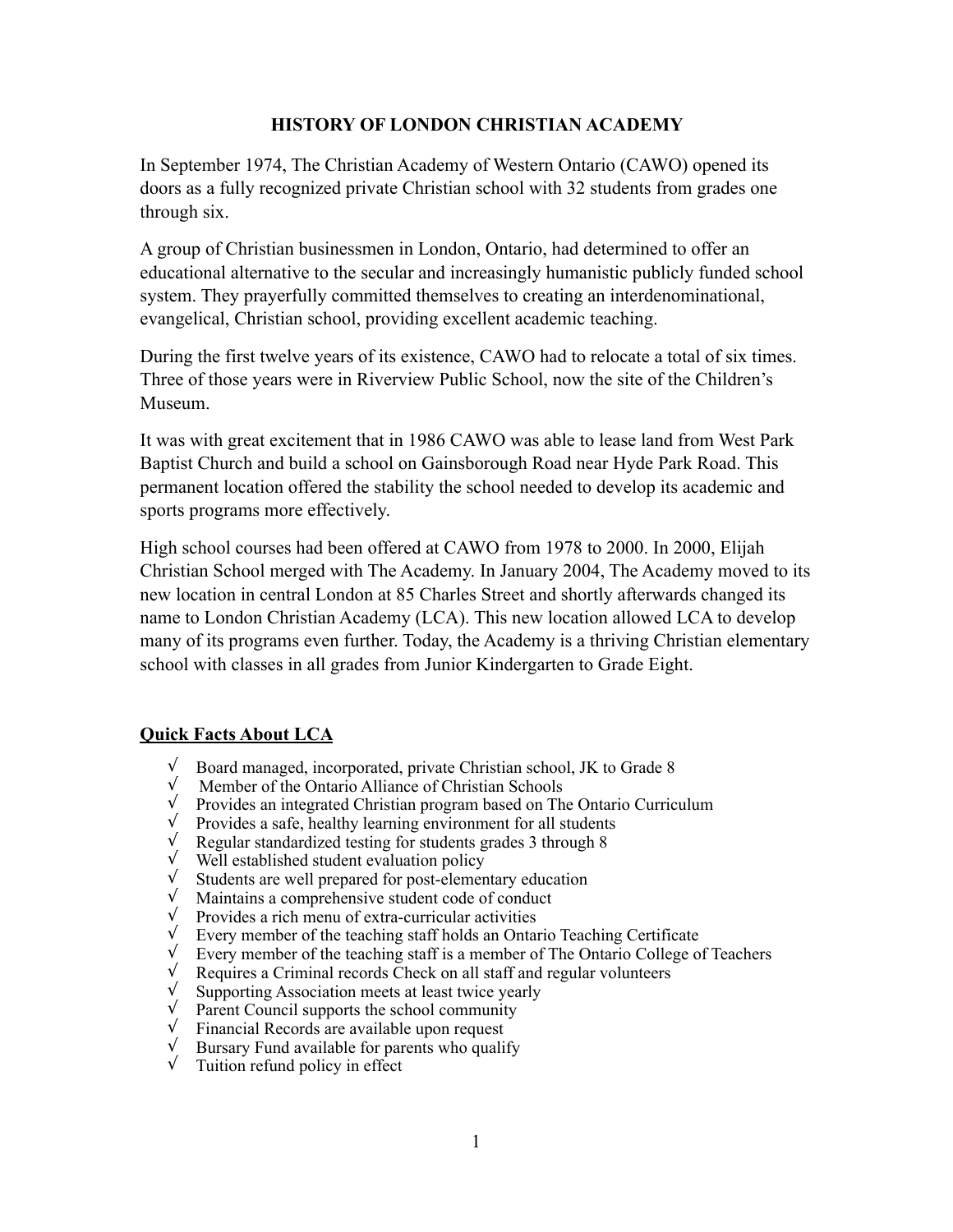## **Spiritual Life**

All that we do spiritually is directed at building our students in their faith and working with the home and the local churches to equip them to be Christian leaders in their communities, the nation and the world. Chapel, devotional times and Bible classes are all approached from an Evangelical perspective. Our students are encouraged to embrace the four unchangeable truths of that Christian view:

- 1. The Bible is the infallible Word of God and is the highest and final authority for mankind.
- 2. We are justified by faith in Christ. There is no work we could ever do to earn salvation.
- 3. Jesus Christ is central to salvation. It is on Him alone that our hope rests.
- 4. Christianity is based on a personal relationship with Jesus Christ, which can be had by any individual who puts his trust in Him.

The various components of the Academy's spiritual life are designed to encompass God's five purposes for His church: worship, ministry, evangelism, fellowship and discipleship. All students are expected to participate fully in the spiritual life of the school. Regular Chapel services, service projects, praying for each other's needs, and the formal teachings in Bible classes all support the parents' role in training up a child in the way in which he should go.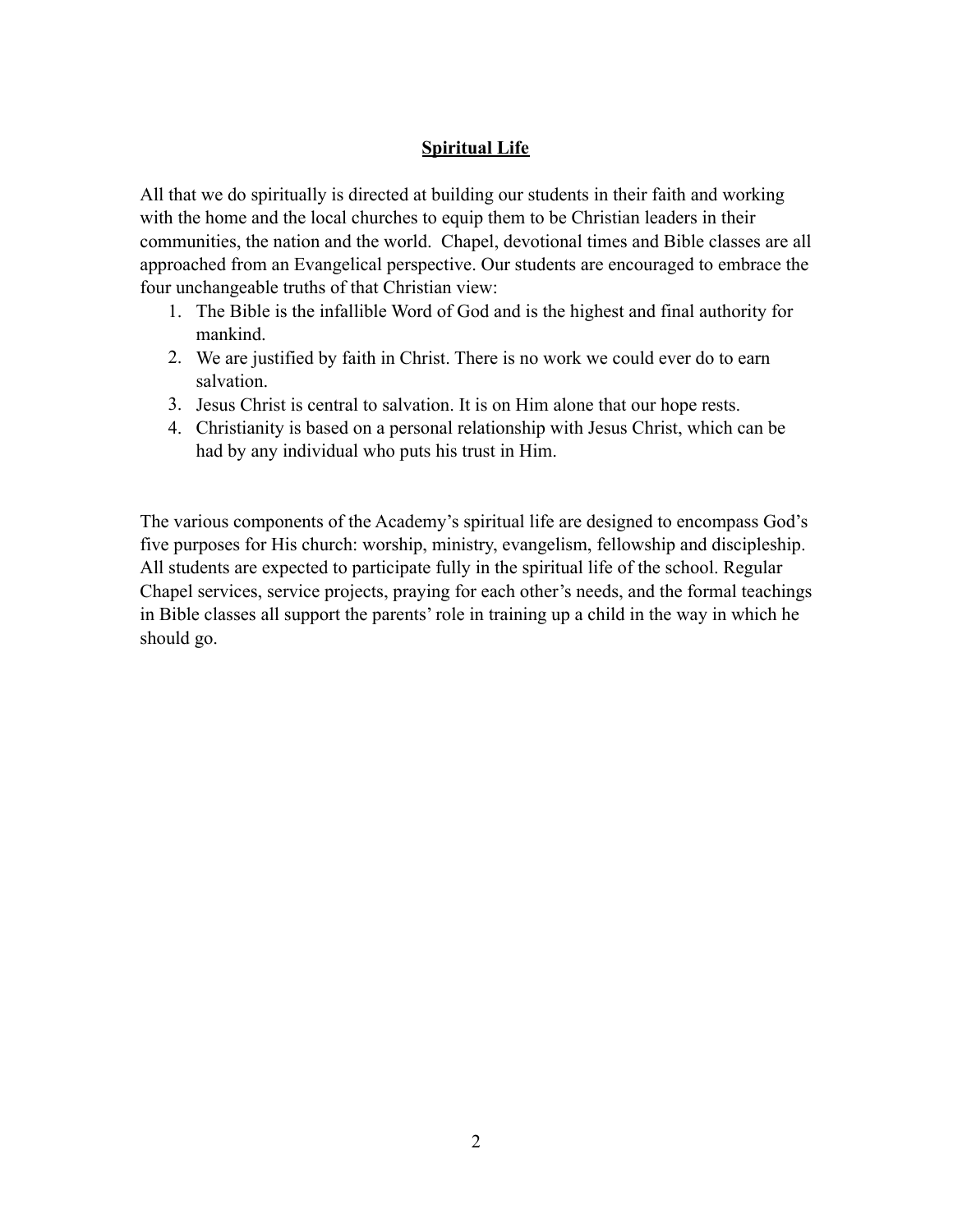#### *Statement of Faith*

- 1. We believe that the Holy Bible is the Word of God, written under the inspiration of the Holy Spirit, and that it is the supreme authority in all matters of faith and conduct. (Mk. 12:26-36; 1 Cor. 2:13; 2 Tim. 3:16-17; 2 Pet. 1:21).
- 2. We believe in one God, eternally existing in three equal persons: God the Father, God the Son (Jesus Christ), and God the Holy Spirit. We believe that they execute distinct but harmonious offices in the work of creation, providence, and redemption. (Gen. 1:26; Matt. 28:19-21; 2 Cor. 13:14; Heb. 1:1-3).
- 3. We believe in God the Father, the infinite, personal spirit, perfect in every respect including (but not limited to): holiness, wisdom, power and love. We believe that He concerns Himself mercifully in the affairs of all people, that He hears and answers prayer, and that He gives, by grace, salvation from sin and eternal death to all who come to Him through faith in Jesus Christ apart from works. (Rev. 4: 8-11; Lk. 18:1-8; Jn. 5:24; Eph.  $2: 8-9$ ).
- 4. We believe in Jesus Christ, God's only begotten Son, conceived by the Holy Spirit. We believe in His virgin birth, miracles and teachings, and that He lived a sinless life. We believe in His substitutional atoning death, bodily resurrection, ascension into heaven, intercession for His people, and His imminent return. (1 Sam. 7:14; Matt. 1:18-23; Jn. 5:37; Acts 1:11; 17: 2-3; 28:23).
- 5. We believe in the Holy Spirit, who proceeds forth from the Father and the Son (Jesus Christ) to reprove the world of sin, of righteousness, and of judgment. He regenerates, sanctifies and empowers all who believe in Jesus Christ. We believe that the Holy Spirit dwells within every believer in Christ and that He is an abiding helper, teacher and guide. (Jn. 7:14; 14:16-17; 15:3-15; Acts 1:8; 2:1-4).
- 6. We believe that all people are sinners by nature and by choice, and are, therefore, under eternal condemnation. We believe that those who repent of their sins and trust in Jesus Christ are regenerated by the Holy Spirit.  $(Jn. 5:40; 1 Tim. 5:6; Rom. 5:12-19; Eph. 1:13;$  $2:8-9$ ).
- 7. We believe in His church as a living, spiritual body, of which Christ is the Head, and that all who have been regenerated by the Holy Spirit are members. We believe in the local church consisting of a company of believers in Jesus Christ, who are associated for celebration, community, edification, evangelism, prayer and stewardship. (1 Cor. 12:12-27; Jn. 4:23; Heb. 10:24-25; Matt. 4:11-13; Rom. 10:13-15; Acts 2:42; 1 Tim. 6:17-19).
- 8. We believe that a Christian should live for the glory of God and the well being of others, that one should be a faithful steward, that one should seek to realize for oneself and others the full stature of maturity in Christ, and that one should be committed to obeying the Holy Bible. (1 Cor. 6:12-18; Lk. 19:11-27; Jn. 14:15; Col. 1: 28-29; 2 Tim. 3:16).
- 9. We believe in the personal, physical return of Jesus Christ and the establishment of His kingdom. We believe in the resurrection of the body, the final judgment, the everlasting blessedness of the righteous, and the everlasting punishment of the unrighteous. (1 Thess. 4:13-18; Jn. 5:24; Rev. 20:11-15).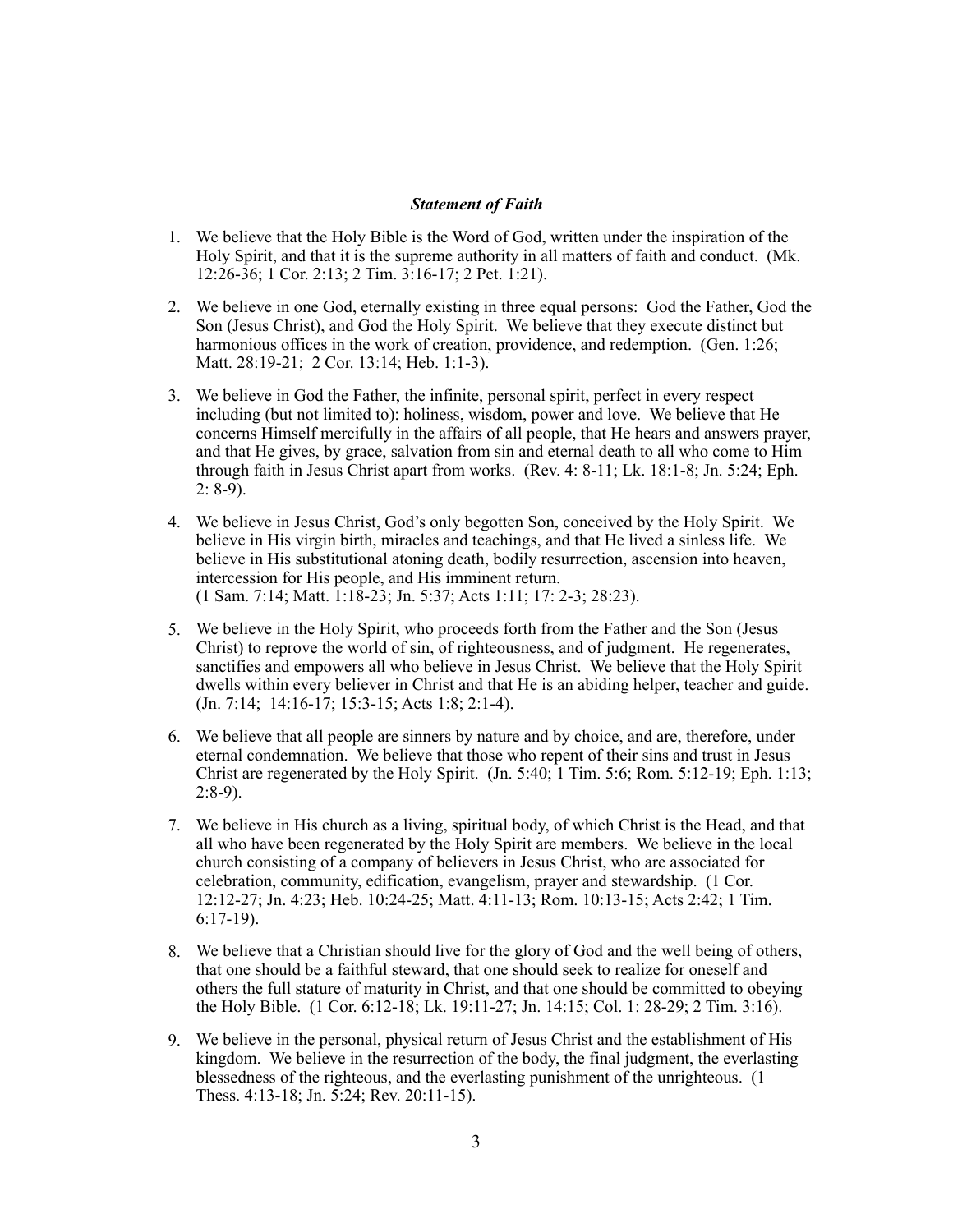10. We believe in the biblical account of creation and that man came by direct creation of God. (Gen. 1:1-27).

## **Academic Life**

We value academic excellence and intellectual pursuit. It is our desire that each student reaches his or her academic potential and performs to the best of his or her ability. Good students not only learn the basic knowledge and skills taught, but also learn to analyze, synthesize, problem solve and communicate their understanding. As an educational institution, we strive to provide an atmosphere in which our students can develop their creativity and personal abilities as well as a love of learning and a solid set of work habits and study skills. The Academy provides its students with a curriculum consistent with the expectations of The Ontario Curriculum in order that our graduates will have the opportunity to experience academic success in the publicly funded high school of their choice. The curriculum will follow the guidelines established by the Ontario Ministry of Education, but will be taught from a definite Christian perspective.

## **Homework Policy**

The Academy realizes that Christian families are very busy, and will not unduly overload any child with homework. Children in the lower grades will rarely have homework, but may on occasion have 'finish up' work from that day at school. At grades 4 to 6, homework time should be about ½ hour daily. At the Junior level, homework should consist of work not completed in class, preparation for tests, long term assignments and time for daily review. At grade 7 and 8, approximately 45 minutes to an hour should be set aside each night for homework. At the Intermediate level, homework should consist of work not completed in class, extension of daily work, long term assignments, preparation for tests and a review of concepts from daily work and correction of daily work.

If a student does have homework, it is expected that it will be done well and completed on time. In cases of student illness or in exceptional cases, a student may be excused from not having the assigned homework completed. If a student arrives with homework incomplete, necessary arrangements will be made to complete it, either at recess or after school.

## **Student Evaluation**

Written evaluation of student achievement will be provided to parents three times during the school year: November interim report, February and June. All quizzes, tests and major evaluations will be sent home for parent's signature and then returned to school.

Every other year, the Academy conducts standardized testing for all students in Grades 3 through 8. The Principal, in consultation with the staff and Education Committee, will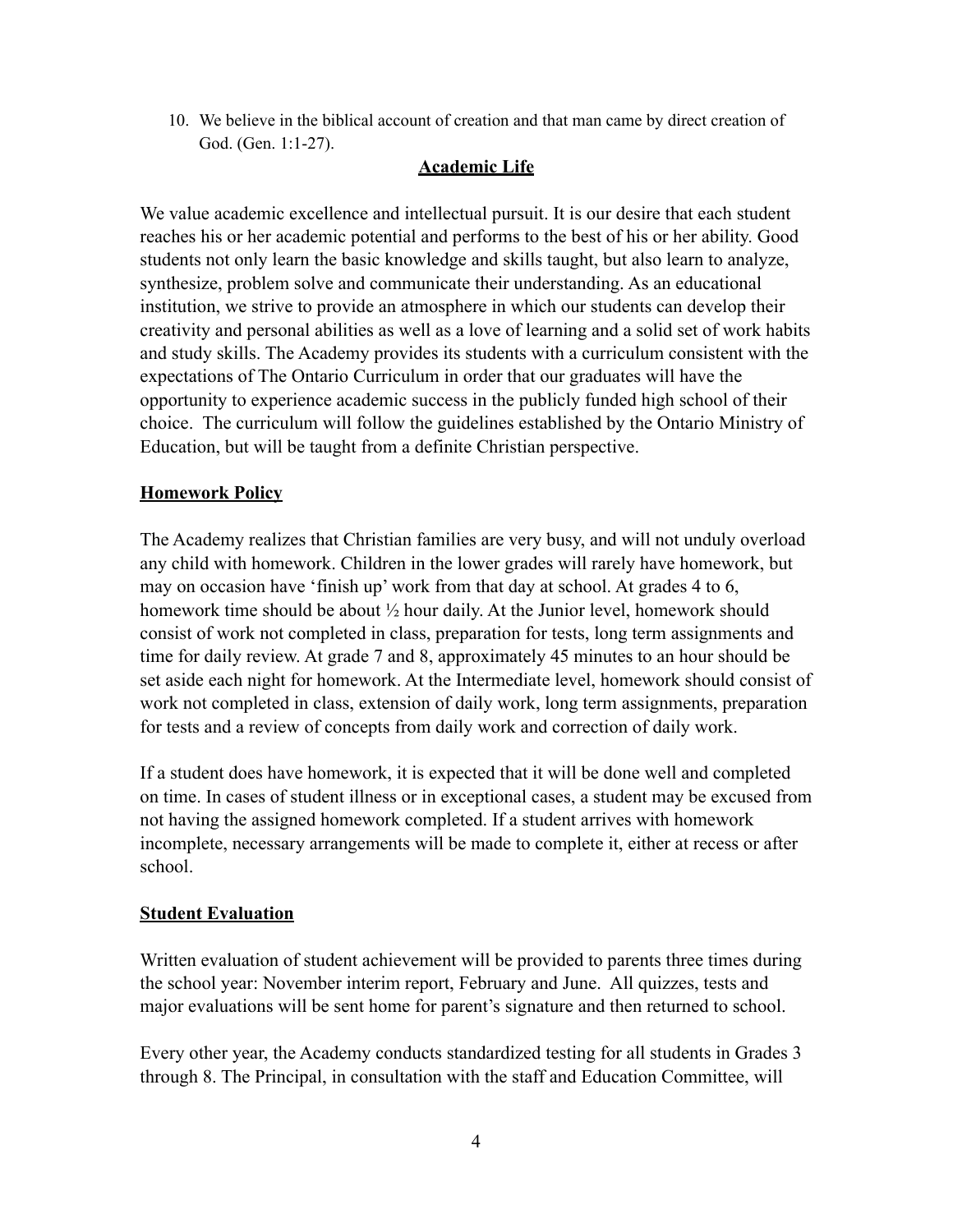choose the appropriate test instrument. Copies of all standardized tests and report cards are placed in the student's Ontario Student Record Card as required by law.

## **Student Retention Policy**

A student who has demonstrated levels of achievement below the minimum standards established by the Academy, in the core subjects of Reading, Writing and Mathematics and whose potential for success in the subsequent grade is deemed extremely doubtful by the classroom teacher, may be retained in the present grade. In all such circumstances the parents shall be consulted prior to the end of the school year. Parents will have time to consider such action and will have the opportunity to meet with the Principal and teacher to discuss the ramifications of such action and collectively decide on the student's grade placement.

## **Special Education Program**

The Academy provides a Special Education program for exceptional students. Our qualified staff provides small group and individual programs for students with specific, identified learning disabilities, and for those who are performing significantly below grade level. Although our Special Education staff will conduct several tests with a student to determine specific exceptionalities, we encourage parents of exceptional students to have their child tested formally by an Educational Psychologist to ascertain a more specific diagnosis. Such information will assist the staff in developing the appropriate action plan. The Academy will assist in arranging for such an appointment if needed.

A student may be referred to the Learning Support teacher for consultation by a parent or classroom teacher. No student will be tested without parental permission. If a student is to be withdrawn from the regular classroom for a portion of the regular school program, a nominal additional charge, based on usage, will apply. There is no fee for any testing procedures conducted by the Academy staff.

Funding is also available through the Community Care Access Centre (CCAC) for professional services in support of students with physical based challenges, which may interfere with ability to achieve success at school. Types of services include Occupational Therapy, Physiotherapy, Speech Therapy and Personal Support Workers. If parents think their child is in need of any of these services they should contact the Principal or Special Education Teacher who will submit a referral the CCAC.

# **French Instruction Policy**

The London Christian Academy generally follows the curriculum requirements as outlined by the Ontario Ministry of Education and Training. According to the Ontario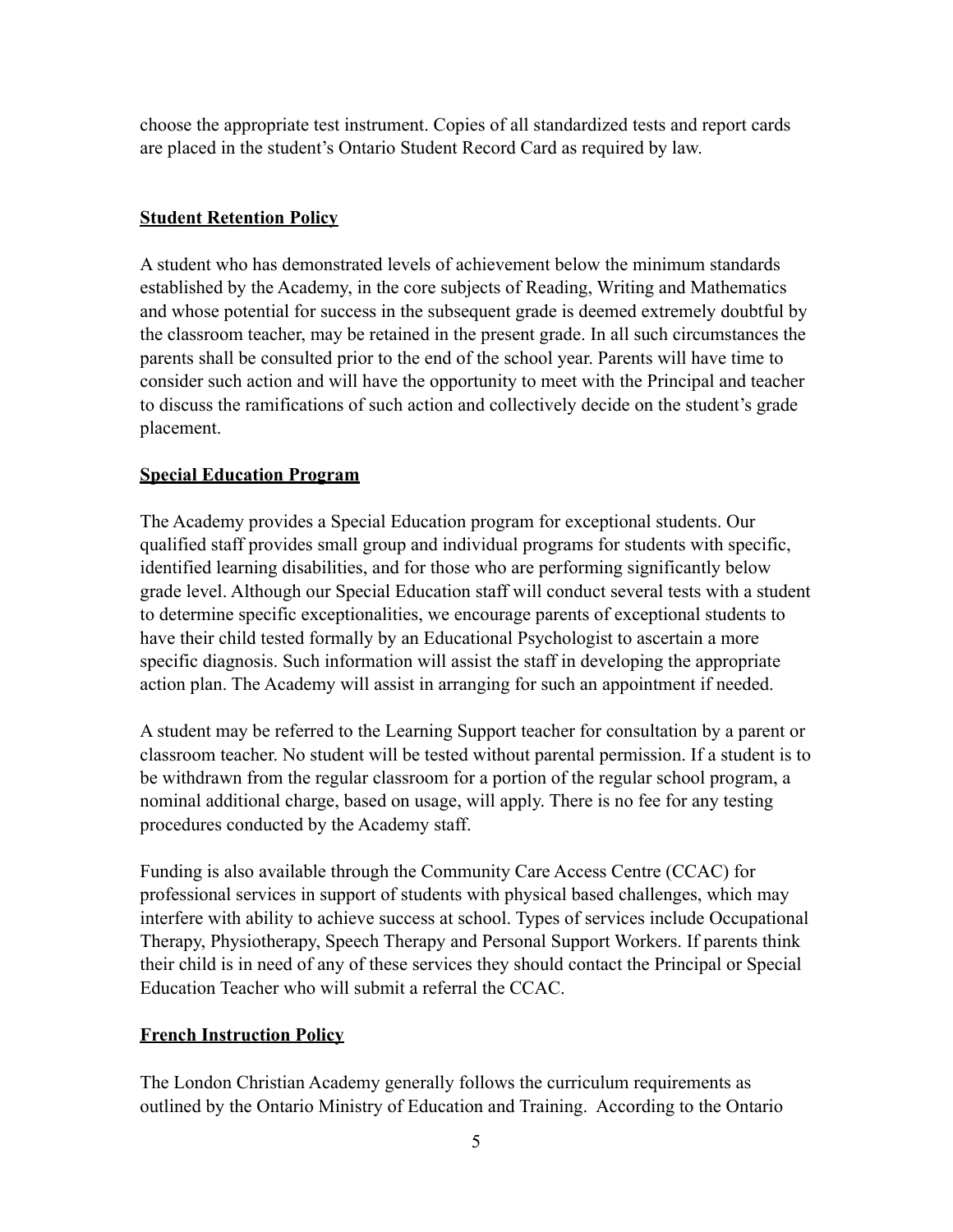Curriculum document, *French as a Second Language: Core French*, "**Core French is mandatory from Grades 4 to 8 for all students in English-language elementary schools**. Policy and program requirements for elementary school Core French programs dictate that students entering Grade 4 must receive French instruction in every year from Grade 4 to Grade 8, and must have accumulated a minimum of 600 hours of French instruction by the end of Grade 8. School boards have the authority to introduce Core French before Grade 4. Students should advance through an organized sequence of learning experiences that permits a steady growth of knowledge and skills. Once an instructional sequence has begun, the program must continue uninterrupted to Grade 8."

At the Secondary School level, it is a requirement to have at least one French credit in order to graduate. Special learning needs may warrant an exception. An application must be made for such exception.

The Academy finds these guidelines to be reasonable and supports this outline of French learning and instruction with a Biblical perspective.

#### **Awards**

Students from Grade 1 to Grade 8 have the opportunity to receive recognition for participation and /or achievement in various programs and activities of the school, including: scholastics, sports, clubs, attendance and Christian Living. The Bruno Da Silva Award is presented to the top male and female athlete in the Grade 8 graduating class. The Principal's Award, the highest award given, is presented to the Grade 8 graduate who displays exemplary academic ability and solid Christian character. There may also be other awards presented to top students from the graduating class as part of the graduation program.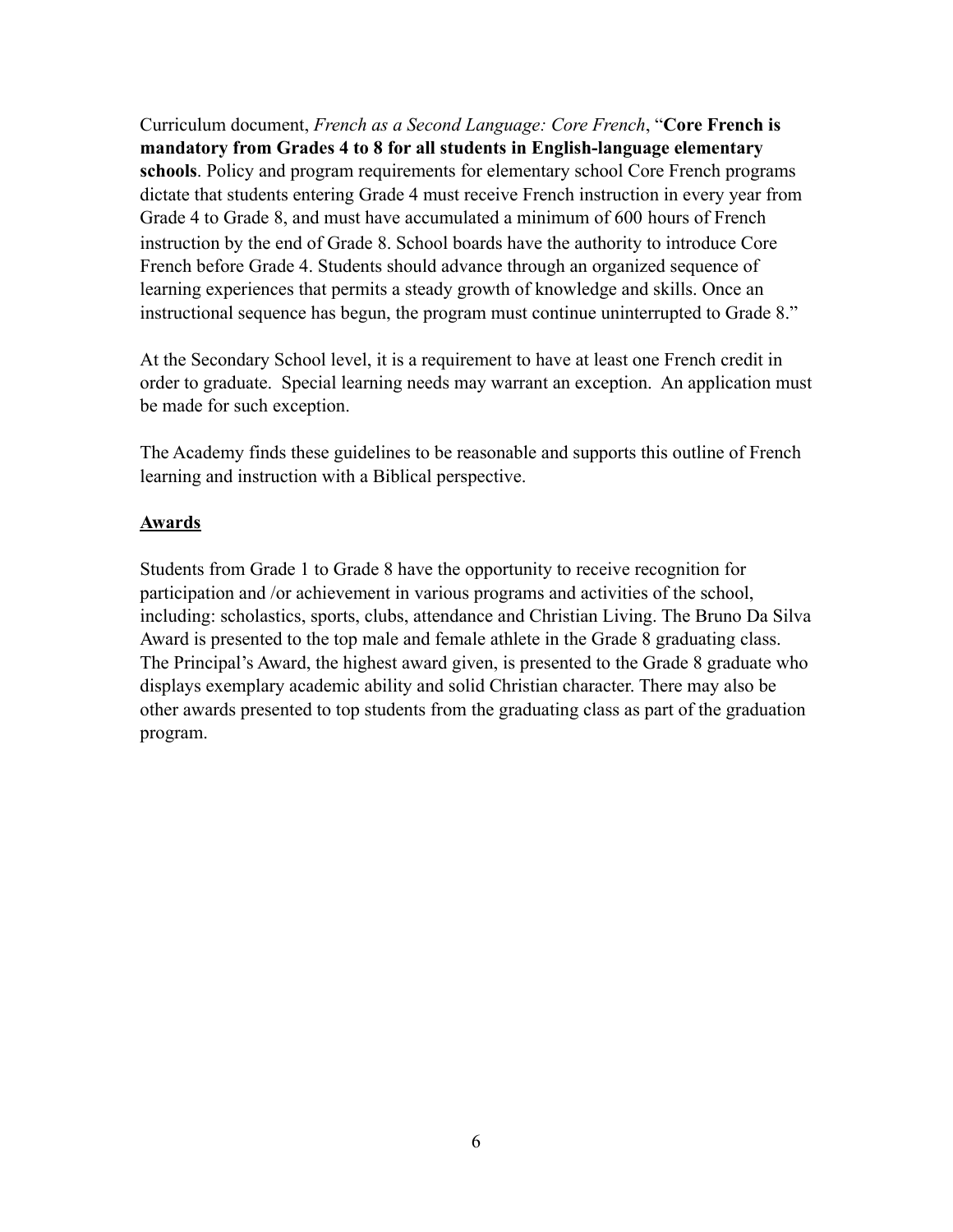## **Community Life**

## **The School Family**

Every student, staff member and parent is part of London Christian Academy's community and family. We value each participant in the life of the school, and view each person as having been specially placed by God in the Academy. Our various programs and policies are designed to enhance our community life by fostering respect for self and others, involvement in a variety of activities and clear communication between school and home.

## **Supporting Association**

All Academy staff, parents and guardians who attest to being a Christian by agreeing in writing to the Articles and By-Laws of the Constitution and who financially support the Academy are members of the Supporting Association. Although we are a Board run school, we are very interested in the thoughts and opinions of our entire community as we are here to serve you. Supporting Association meetings are held at least twice a year to update our parent base on programs, policies, finances and other areas of school life. This is a vital time for the home and school to communicate with each other and work together for our children's best interests. All families are expected to be represented at these meetings.

# **Parent Council**

The Board has established a Parent Council composed of one parent per grade, the Principal or Vice-Principal and at most two teachers who are not administrators. The Council may also have a non-teaching employee as a member. The Parent Council is established to: provide advice to the administration on educational issues; support the Promotions and Fund Raising Committees; co-ordinate parent volunteers; act as an advocate for Christian education in the community; and be a visible avenue of communication for parents in the school community. The Parent Council meets as needed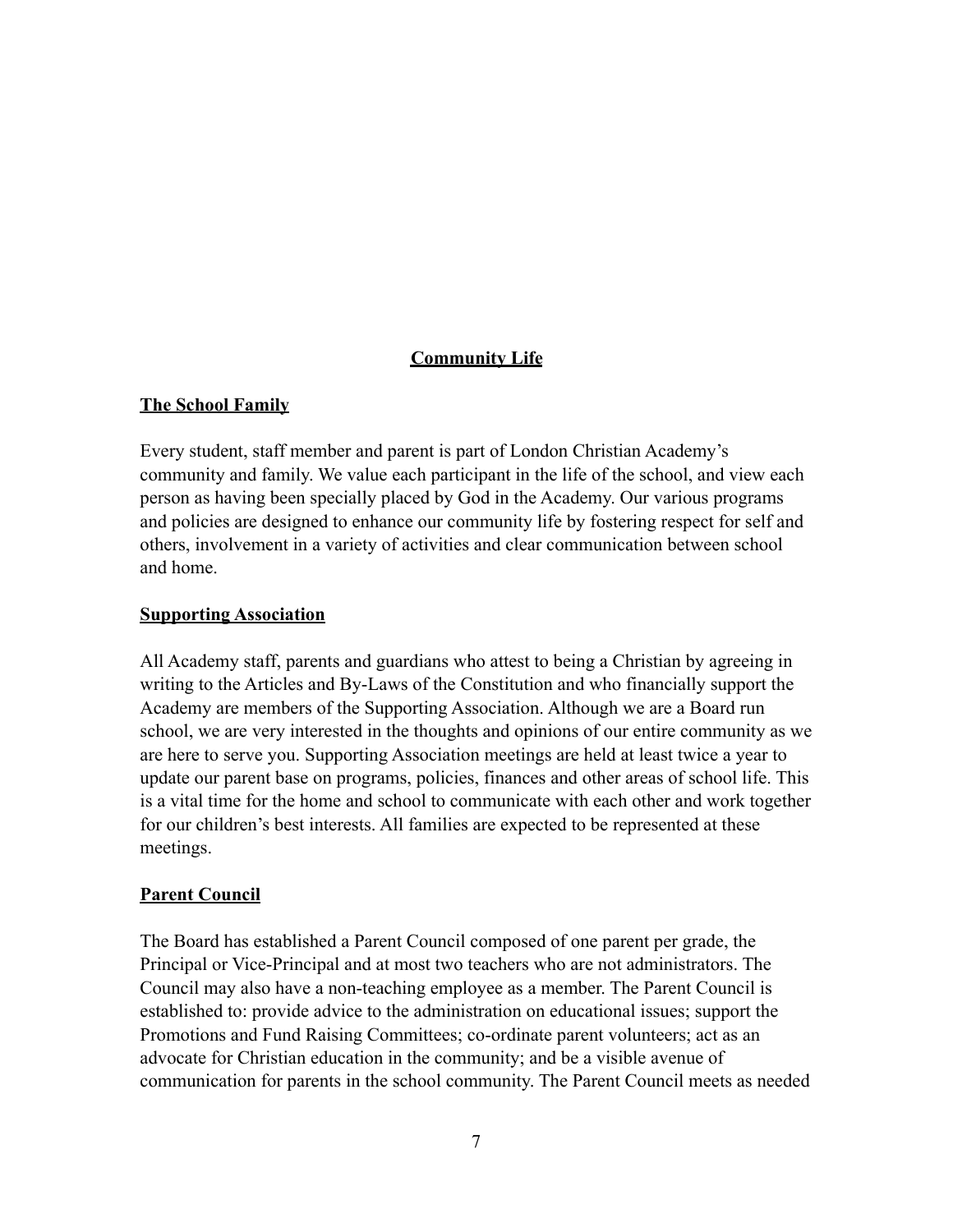in order to accomplish their goals for the year. The Council chair, in consultation with the Principal, establishes the agenda for each meeting.

## **Communication**

The teaching staff employed by the Academy is committed to the provision of the best possible learning opportunities for the students registered in the school. This commitment extends itself to ensuring that each student avails himself or herself of these opportunities. These goals can best be served when the level of communication between home and school provides for open discussion of issues that are of importance to parents. As a Christian community, we follow the Matthew 18 principle in resolving issues of concern that may arise during the school year.

Therefore the following process shall be followed:

- 1. For problems of a general nature that do not involve an individual member of the staff, the parent should contact the principal's office;
- 2. Where the issue involves an individual teacher, the parent should contact the child's teacher directly or through the principal's office. If the concern cannot be resolved at this level, the parent and/or teacher should refer the matter to the principal. The principal will discuss the matter with the parent and/or teacher and seek a resolution mutually acceptable to the parties involved.
- 3. Where, in the opinion of the principal or the parent, the issue cannot be satisfactorily resolved at the school level, the principal or the parent should refer the details to the chair of the Board with full knowledge of both parties.

# **Parent Volunteers**

Volunteers play a very important role in the life of the Academy. Some areas where volunteer assistance is required include: committee involvement, the library, field trips, hot dog or pizza days, and special events. Early in September, the school will send out a volunteer request form and each member of the Supporting Association may consider how he/she may support the school.

As a precaution for all, parents who regularly come in contact with our students, as volunteers, are required to file with the school a copy of a Criminal Records Check. Regular contact for the purpose of a Criminal Records Check shall mean contact which occurs once per week.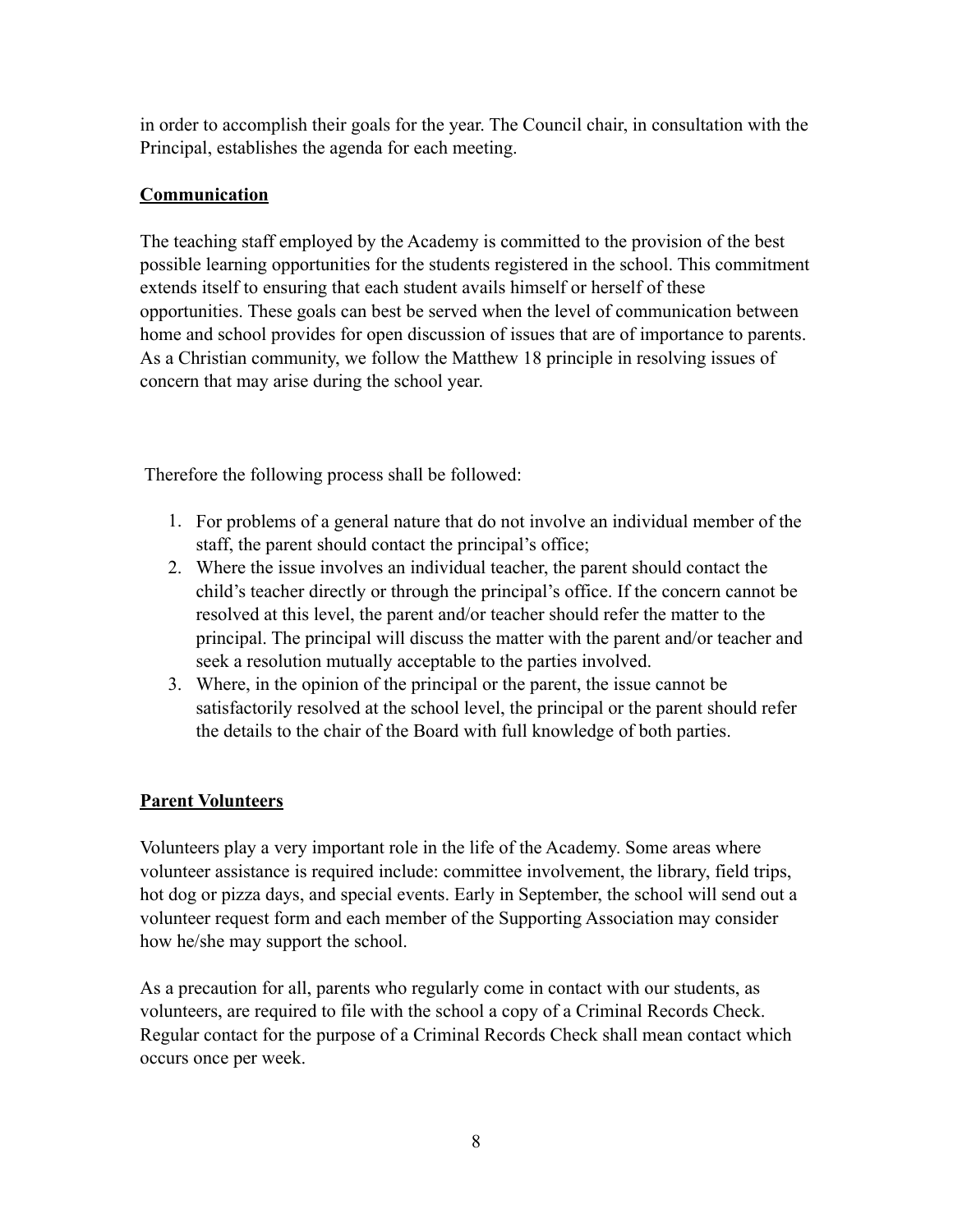Upon occasion, we ask for parent volunteers to assist in transporting our students to school related events. In such instances, a form entitled Driver Using Private Motor Vehicle (see addendum) is to be completed and returned to the school prior to the event.

#### **Fund Raising**

As a private Christian school, we do not receive funding from the provincial government. Although our tuition fees cover a percentage of our operating costs, we also depend upon donations and fund raising to keep our resources and programs current and useful. A fund raising committee does exist to plan events that are community building, fun and profitable for our school. The school also coordinates a Tuition Reduction Incentive Plan with specific fundraisers available for families to use in order to reduce their tuition for the subsequent school. Please contact the school office for details.

#### **Operational Life**

#### **Discipline**

In order to make the community life of the school a positive experience for everyone, certain standards of behaviour must be adhered to by all students. LCA believes that character development takes place mainly in the home, and that parents are ultimately responsible for disciplining and raising their children. In the course of maturing and growing, children, just like adults, will require correction and guidance at different times. The school desires to work with the home in disciplining students when these occasions arise. However, students who demonstrate an ongoing pattern of disrespect, disobedience or inappropriate behaviour will be sent home on a suspension for the parents to deal with the problem. Students, who continue to act out against the authority of the school, even after these steps are taken, may be asked to leave the school permanently. As much as possible, the school will act as a support and resource for the home on discipline issues, but we cannot allow consistent disruptive students to distract their teachers and classmates from the positive and important activities of the school.

#### **Student Code of Conduct**

#### **In terms of responsible citizenship all students at LCA are expected to:**

- respect all people, especially those in authority;
- be kind, polite and helpful to others;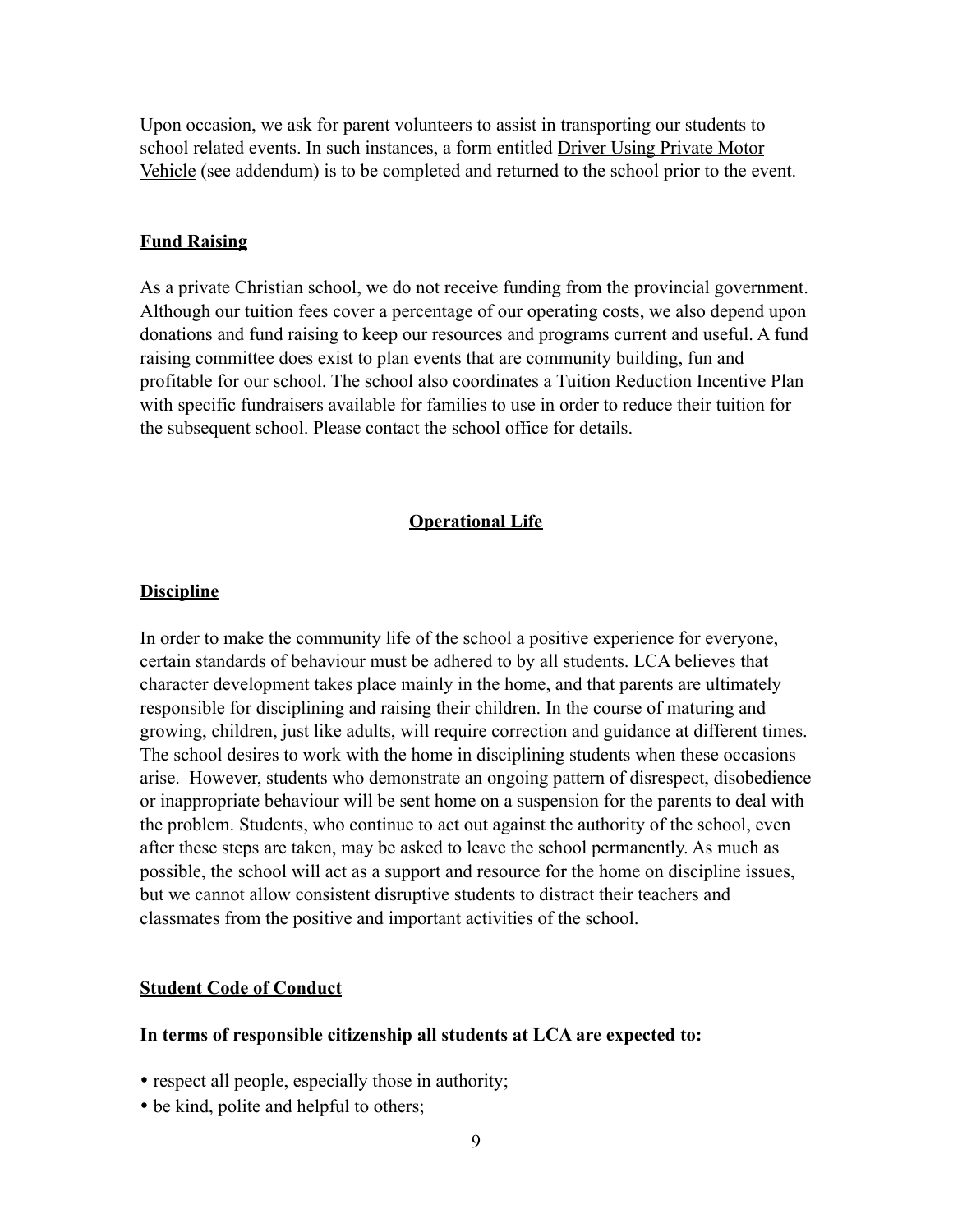- respect and show proper care for school, personal and others' property;
- wear clothing which is clean, modest and not offensive (the school reserves the right to ask students with unacceptable clothing to make the necessary changes);
- always enter and exit the school through the designated doors in a quiet and orderly manner;
- respect and adhere to designated boundaries both in the school and on the playground;
- arrive on time for school each day as well as for all classes throughout the day.

## **In terms of physical safety all students of LCA are expected to:**

- not participate in contact sports unless properly supervised;
- not engage in acts of physical aggression or roughhousing;
- not insult, threaten or intimidate another person;
- not be in possession of any weapon or unsafe object;
- not be in possession of, or under the influence of alcohol, tobacco or illegal drugs;
- not leave the school property, during school hours, unless the homeroom teacher is properly informed and parental permission is given. (Parents are asked to inform the school before 9:00 AM, preferably in writing.).

## **While on the school bus, students are expected to observe the same rules of conduct as they would at the school itself. Students of LCA are expected to:**

- remain seated at all times and to converse at a reasonable volume;
- obey the bus driver at all times and dispose of garbage when leaving the bus;
- not yell out the windows or throw any objects out of the bus.

## **A student will be immediately suspended, and the police may be notified for the following:**

- possession of a weapon;
- possession of illegal drugs;
- robbery;
- physical assault causing bodily harm, requiring medical treatment.

#### **A student will be immediately suspended for:**

- verbal or physical abuse;
- acts of vandalism;
- possession of alcohol or cigarettes;
- blatant defiance towards authority.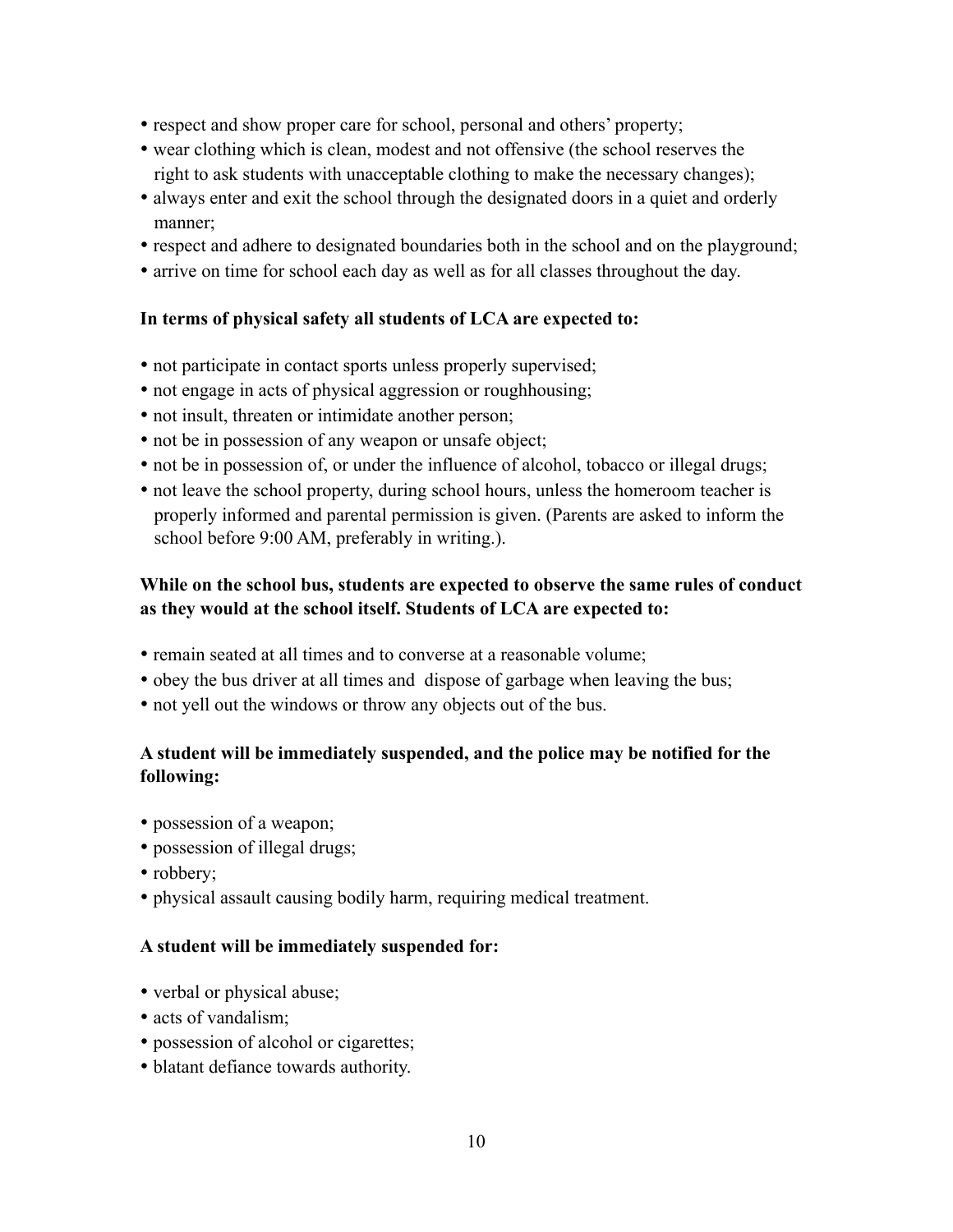## **A student may also be suspended for:**

• repeated and ongoing patterns of disrespect, disobedience or inappropriate behaviour.

#### **Playground Rules & Boundaries**

(see addendum at back of handbook)

## **Dress Code Guidelines**

- 1. Skirts and shorts must be at least finger-tip length.
- 2. No skin should show at the waistline.
- 3. Straps on tank tops must be at least 2 fingers wide.
- 4. No undergarments should show.
- 5. Loose t-shirts must be worn for gym classes.

Please Note:

If a student has inappropriate dress he/she would be asked to change. If they do not have any appropriate clothing at school a staff member would provide a t-shirt for the day.

## **Emergency Medical Treatment of Students**

- a. The Academy will request from parents, information that will permit the school to react appropriately in case of emergency. Information requested include:
	- where to contact parents in case of an emergency;
	- alternative contact in case parents are unavailable;
	- emergency medical information;
	- family doctor's name and phone number;
	- Health Card number.
- b. As part of the registration, parents will complete the Emergency Information Card. Information shall be updated annually and parents are expected to advise the school of any changes. If more information is required, parents will be provided with a Special Health Concerns form for completion.
- **c.** In case of accident, a parent will be contacted as soon as possible in order to co-ordinate treatment for the student. If parents cannot be contacted or in the opinion of the school staff, time is of the essence, the school may act in the best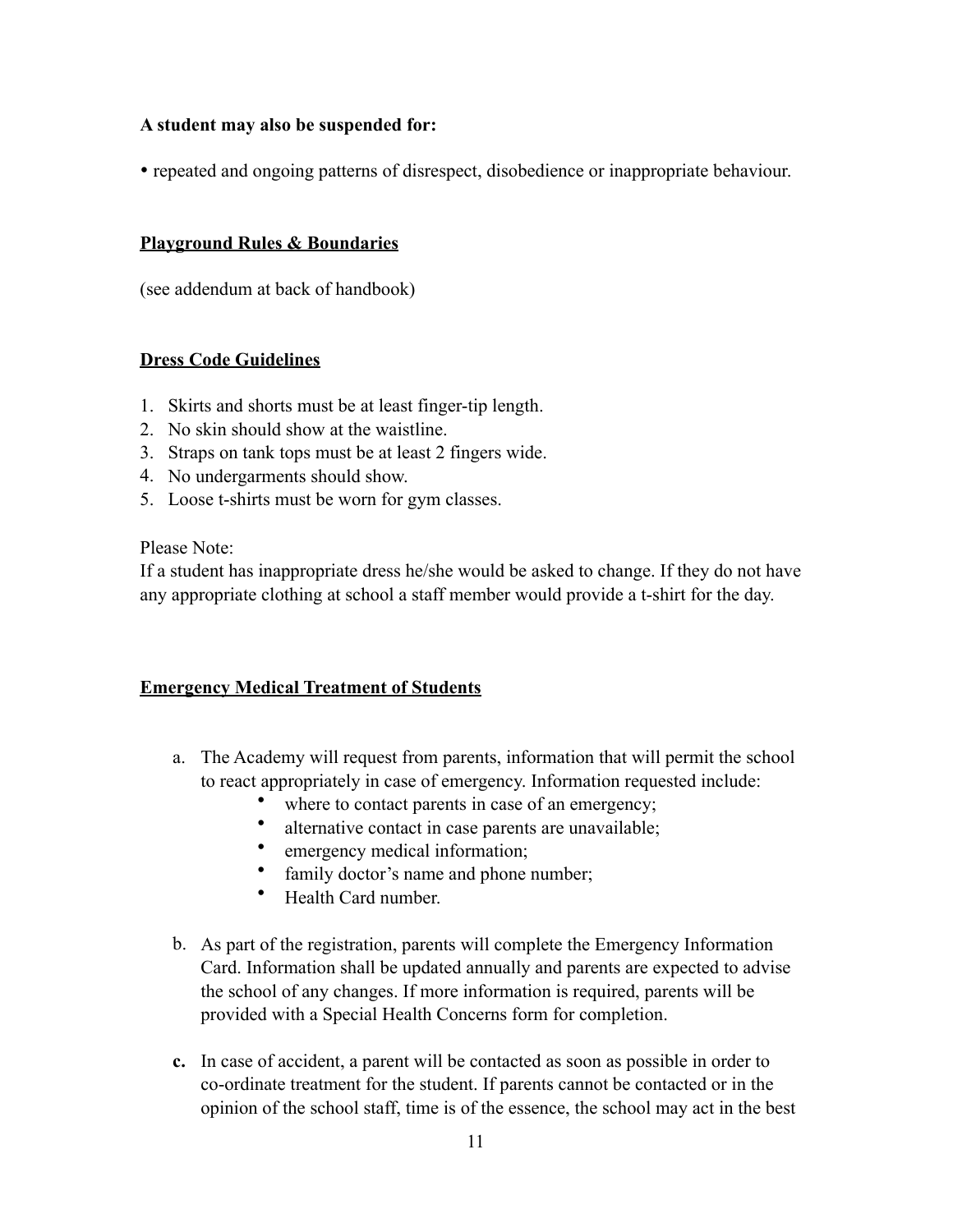interests of the student. The action may range from preliminary first aid to seeking medical assistance at the nearest hospital. A Student Accident Form must be completed and forwarded to the principal.

- d. The Board will ensure that:
	- at least one person on staff is trained to administer first aid;
	- a first aid kit is well maintained and kept in an accessible location known to all school personnel;
	- Health and Safety inspections are conducted on a regular basis to ensure safety standards are maintained;
	- appropriate supervision in the school and on the property are provided to ensure prompt reaction in the case of emergency.

## **Administration of Medications**

- a. Before any medications will be administered by school staff, the parent(s) or guardian must submit a written request to the principal, accompanied by the authorization from the prescribing physician, using the approved form. (see addendum )
- b. The principal will decide, in co-operation with the school staff, which person(s) will accept responsibility for the administration of the medication, and they will take all reasonable precautions to ensure the physician's instructions are precisely followed.
- c. The form clearly indicating all details for the administration of the prescribed medication is to be filed in the school office and a daily record of administration maintained.
- d. The medication must be in a prescription container, clearly labeled and stored in a secure location. If the child is to transport the medication only, one day's dosage should be brought to school at a time. The principal may arrange with the parent(s) or guardian to deliver a weekly supply to the school, which must then be stored in a secure location.
- e. Equipment used for the administration of medication should also be kept in a secure location
- f. Prescribed medication administered under these regulations will likely fall into one of the following categories: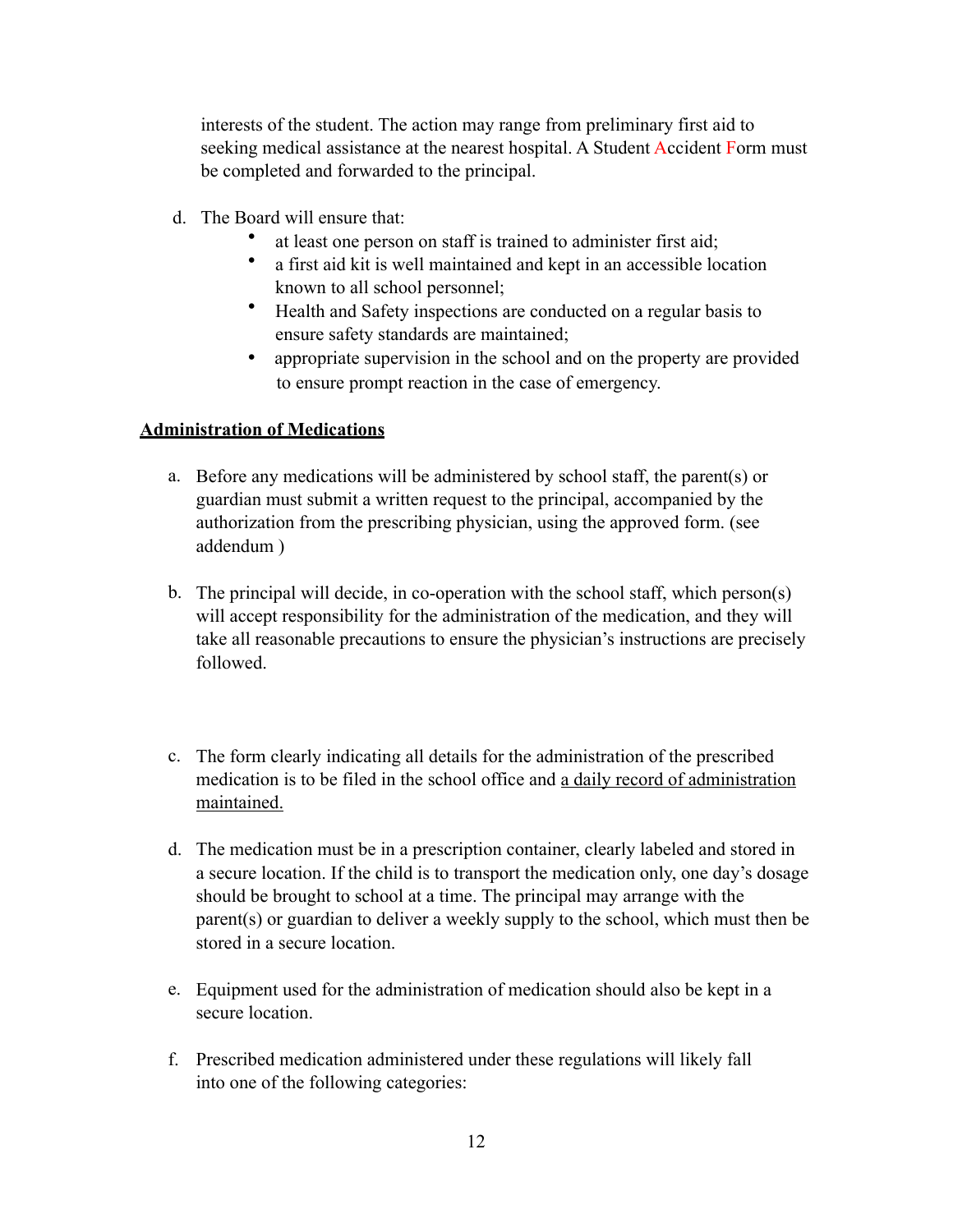- Long Term Medication necessary on an on-going basis( e.g.) to control hyperactivity or epilepsy
- Short Term Medication which is necessary for a specific period of time (e.g.) antibiotics
- Emergency Medication which is necessary for a specific situation e.g. adrenalin for severe allergic reaction. The principal may involve the public Health Nurse to provide specific instruction and staff training concerning the individual child and the medication if emergency administration may be required.
- g. Parents and physicians should be advised that the staff will not administer medication when instruction from the physician calls for discretion on the part of the individual administering it, e.g. "when deemed necessary" or "as per required need". This provision may be waived as part of a specific management plan.

## **Attendance**

Students are expected to be in school, and on time for all classes. Although illness and family emergencies do arise over the year, parents must do everything possible to prevent their children from missing time unnecessarily. As much as possible, vacation times should be scheduled to parallel the school calendar.

#### **Absences**

When a student is absent from class for any reason, it is the student's responsibility to get missed notes, handouts, assignments, etc. from a fellow student within the first two days of returning to school. If, after reading the missed material, the student needs help, he/ she should go to the classroom teacher for assistance.

If the student knows ahead of time that an absence will occur, the student must let the classroom teacher(s) and office know. If an assignment is due or a test is set for the day of the absence, the teacher will make alternative arrangements with the student. If the student does not make the teacher aware of a planned absence and misses the test or assignment due date, a penalty will be given at the discretion of the teacher.

When students are absent, parents are asked to inform the school by telephone before 9:00 that morning. This greatly reduces the number of phone calls the office needs to make in order to account for all students.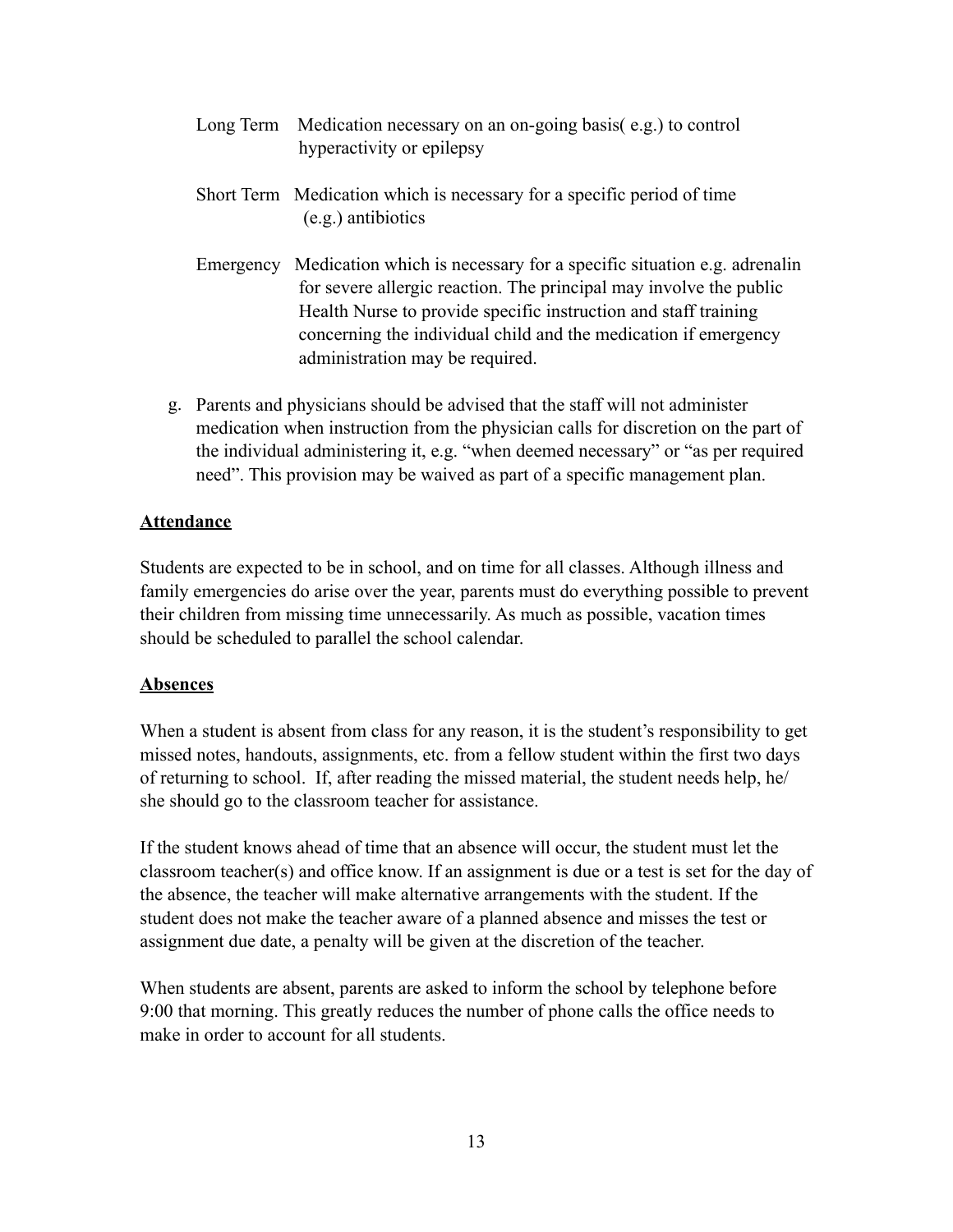## **Leaving School Property**

If a student needs to leave the school property during the day, he/she is to make sure that the classroom teacher has been properly informed, as well as the main office. A sign out sheet will be available in the office and must be used by the students as they leave and re-enter the school.

# **Lates**

Students should arrive to school before 8:40 am. Families are expected to adjust their schedules to meet this starting time. Students who are late for school must report to the office where they will receive a late slip. This must be presented to the teacher upon entering class. Frequent, unexpected lates will be dealt with by the principal or viceprincipal.

It is important that students arrive on time. Arriving late disrupts the class in session and deprives students of valuable learning time.

# **Parking**

If parents need to come into the school they are asked to make use of the parking lot at St. Joseph's church next door to the school. Parents will not be permitted to park in the lot in front of the school as this is reserved for staff and outside visitors. When parking at the church, please do not park in the spaces, which are closest to the building (beside the handicapped space). These spaces are reserved for church staff and visitors.

# **Kiss & Ride**

When parents come to pick up their children after school they are asked to pull up into one of the Kiss & Ride stations where parent volunteers, wearing identifiable vests, would assist children into their cars. Drivers must approach the Kiss & Ride stations on Charles Street with the passenger side of the car facing the school. If your children are not ready when you approach a Kiss & Ride station, you will be asked to keep driving (turn left on Mount Pleasant, left again on Edith and then left back onto Charles Street). We may make use of student safety patrols, who will also be using identifiable vests, to assist the parent volunteers.

Please continue to use the church parking lot if you need to come into the school. We appreciate the church allowing us to use their lot and we need to honour a request they have made. Do not park in the spaces, which are closest to the building (beside the handicapped space). These spaces are reserved for church staff and visitors. We also need to drive with extreme care in front of the school and in the parking lot, especially during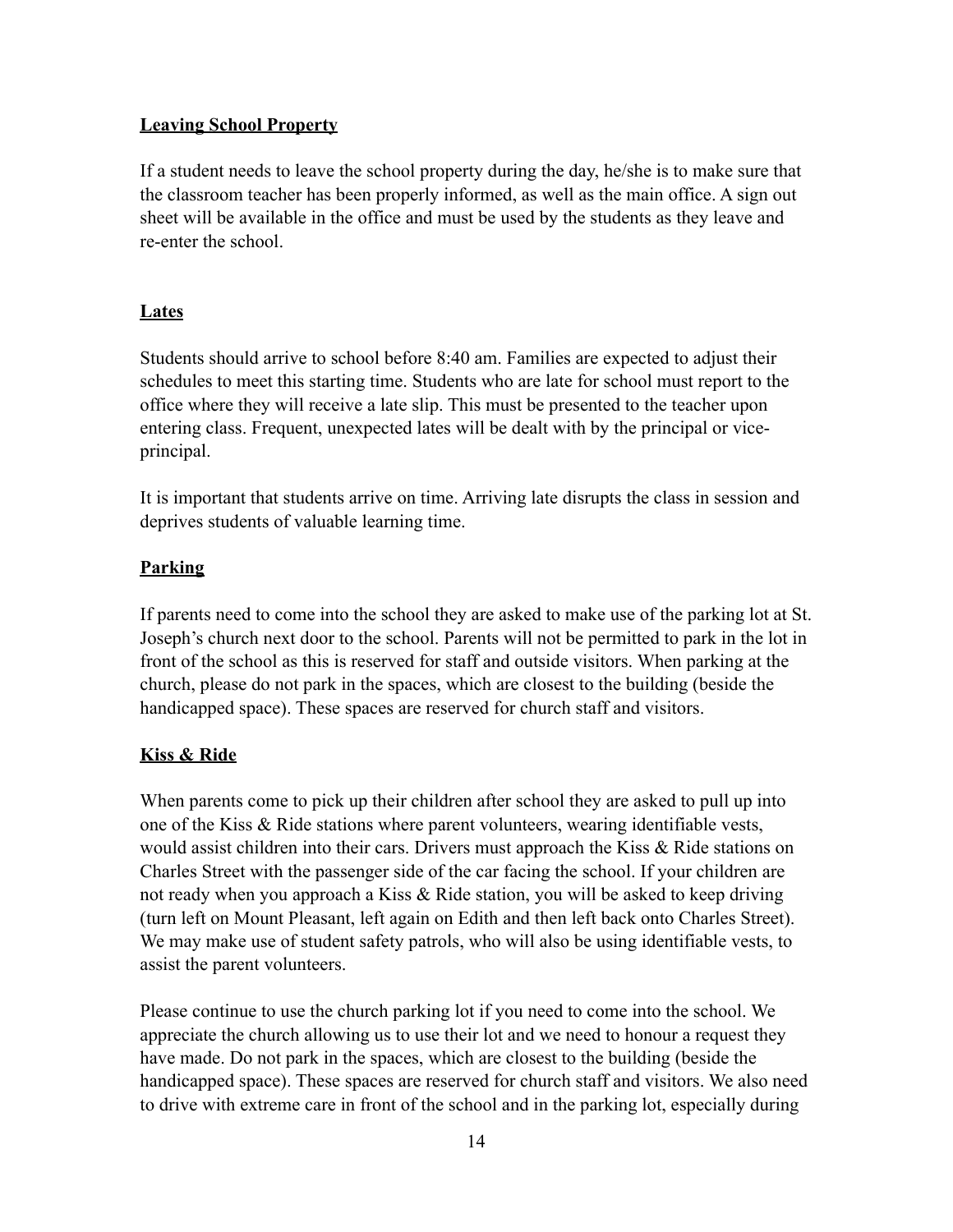the slippery winter weather. Please instruct your children carefully about safe pick-up and drop off practices and we will do the same with them at school. After school time is not a time of play for students as they will be required to wait in a gathering area between the school and the church until they are picked up. Parents will not be permitted to park and wait out front of the school on the road.

## **Visitors**

Interested parents and potential students are invited to visit the school and different classes at any point during the year. Former students and friends of present students may visit for a day with permission from the principal, although in most cases visitors will be asked to visit only during the lunch hour. Such visitors are not encouraged on a regular basis since it can be disruptive to the academic atmosphere of the school. All visitors must report to the office to register when arriving at the school. Attendance of a visitor in any classroom is at the discretion of the teacher.

## **Respect for Property**

Students or their parents will be responsible for repairs or replacement costs required due to intentional or careless behaviour that results in broken or damaged equipment or property.

#### **Footwear**

All students are required to have an extra pair of shoes for indoor use at the school.

## **Extracurricular Clubs and Activities**

Over the course of the school year, various clubs, music programs and Intramural sports activities take place over the lunch hour depending on staff availability and student interest. Students are encouraged to get involved in these various extra-curricular activities.

## **Athletics**

Our school participates in the Christian Athletic Association of Southwestern Ontario (C.A.A.S.O.) as well as taking part in some tournaments with the Woodstock District of OACS and possibly exhibition competitions or league play against other local schools. Grades 3 to 8 athletes compete in Cross-Country in the Fall and Track and Field in the Spring. Our senior teams participate in soccer, volleyball, floor hockey, basketball,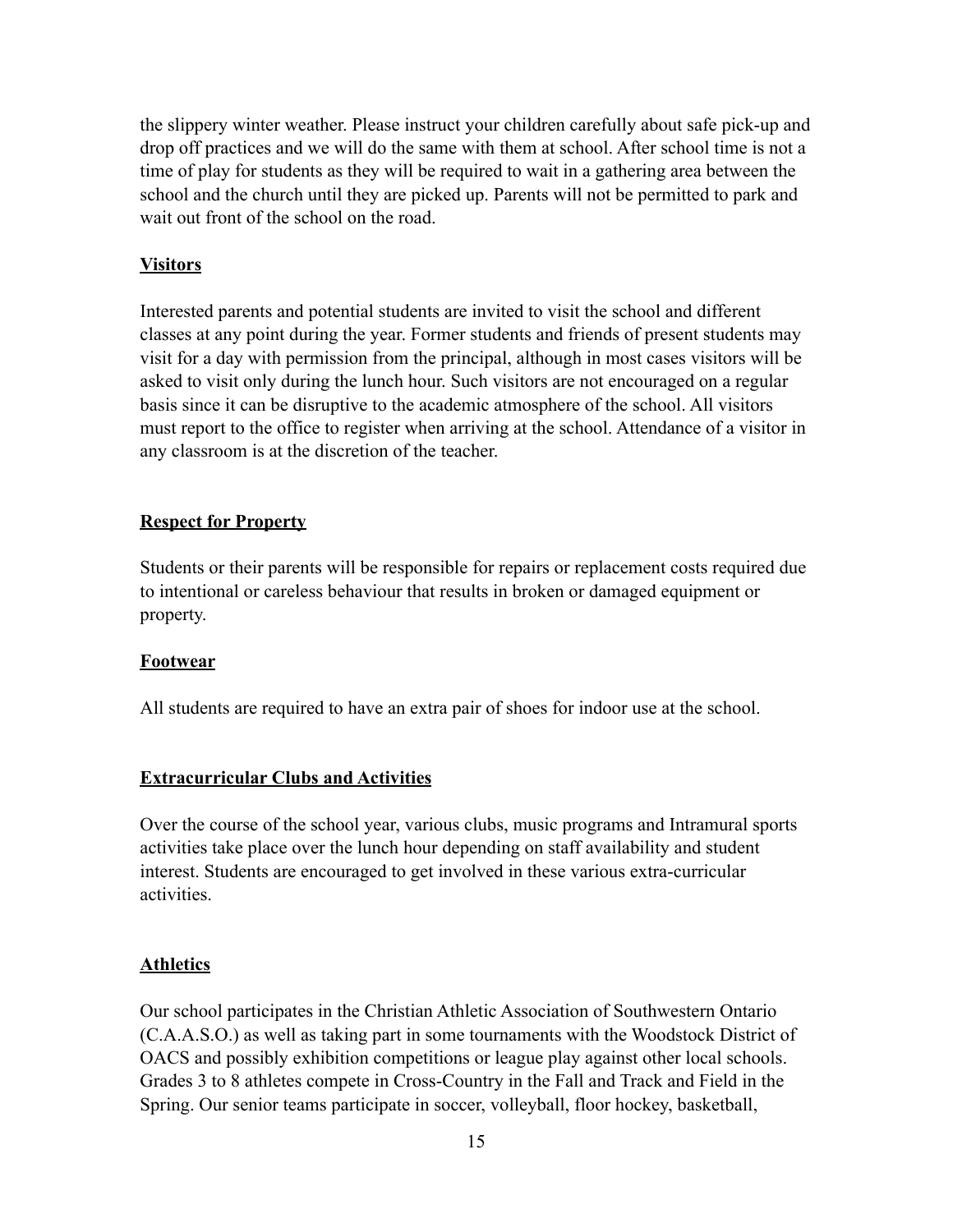badminton and softball and some junior teams may be available for students in the junior grades as well. For each event, school uniforms or colours must be worn. Participating students on a team are expected to meet academic and behavioural standards set by the school. Students who try out and make a school team are expected to be committed to all practices and games. Our school sports policy (see addendum) provides more detail in this area.

## **School Pictures**

Class pictures are usually taken in early September. There is no obligation on the part of parents to purchase pictures. Graduation pictures are usually taken in the Spring.

## **School website, calendars and e-blasts**

Our school newsletter is made available to school families in the form of an e-blast. These are usually sent to families twice a month. Information is also available on the school website (www.londonchristianacademy.ca). The newsletter serves to inform parents of upcoming class and school events, and to highlight the accomplishments of our students and other members of the community.

A calendar of events is sent home at the beginning of the school and a calendar is also maintained on the school website outlining a variety of school activities and events planned throughout the school year.

The school website (*[www.londonchristianacademy.ca](http://www.londonchristianacademy.ca)*) also maintains a Parent Portal, which is password protected for LCA families. Please contact your child's teacher for access to this portion of the website.

## **General Information**

#### **School Closings**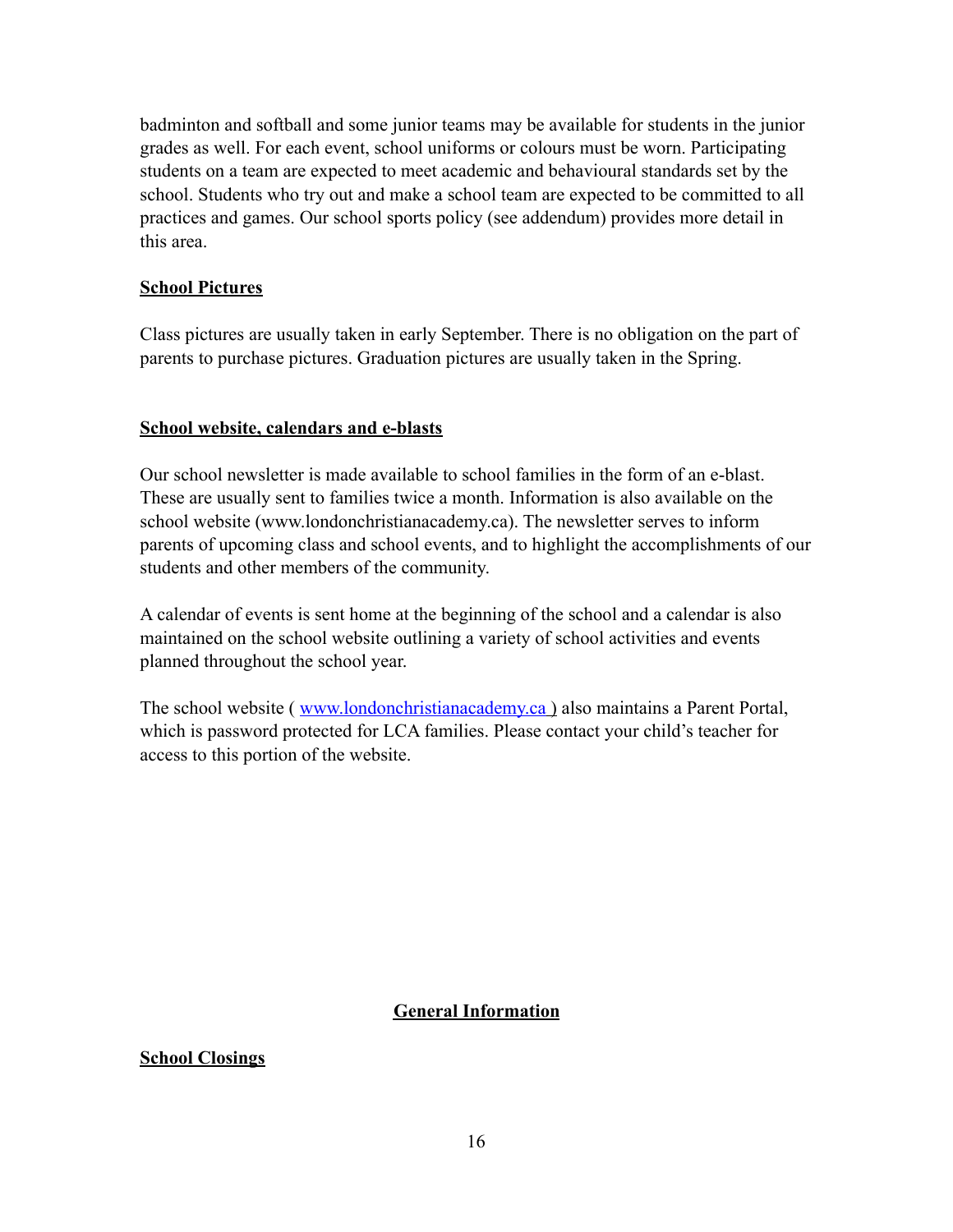All school closures due to weather conditions will be posted on our school website ([www.londonchristianacademy.ca](http://www.londonchristianacademy.ca)) by 7:00 a.m. and may also be communicated through e-blast, facebook or other social media tools. If school is to be closed during the day for any reason, the Emergency Phone List will be used to notify parents. Individual students will not be dismissed until the parents or designated emergency contact has been notified. Please note that because we have a number of out of town students, it may be necessary to close the school even when public schools in the area remain open.

## **Indoor Recess**

Indoor recess will be held when the weather conditions warrant. In the winter, when the wind chill factor is –25C or colder as reported before school commences, recess will be held indoors.

## **Bicycles**

If bicycles are ridden to school, they should be locked and parked by the fence near the staff parking lot. Students are not permitted to ride bicycles or skateboards during regular school hours.

## **Telephone Calls**

Students are discouraged from using the telephones in the office. Calls will only be permitted for emergencies. There may be times when parents need to telephone the office to communicate messages to their children. The office is pleased to help in these circumstances. However, parents are asked to refrain from making this a daily practice and, as much as possible, should communicate important information to their children in the morning before school.

## **Cell Phones**

Cell phone use is not permitted by students while at school. If students are required to bring a cell phone with them to school for use after school hours, they must leave their cell phone with their classroom teacher at the beginning of the day and pick it up again after the school day is finished.

# **Textbooks**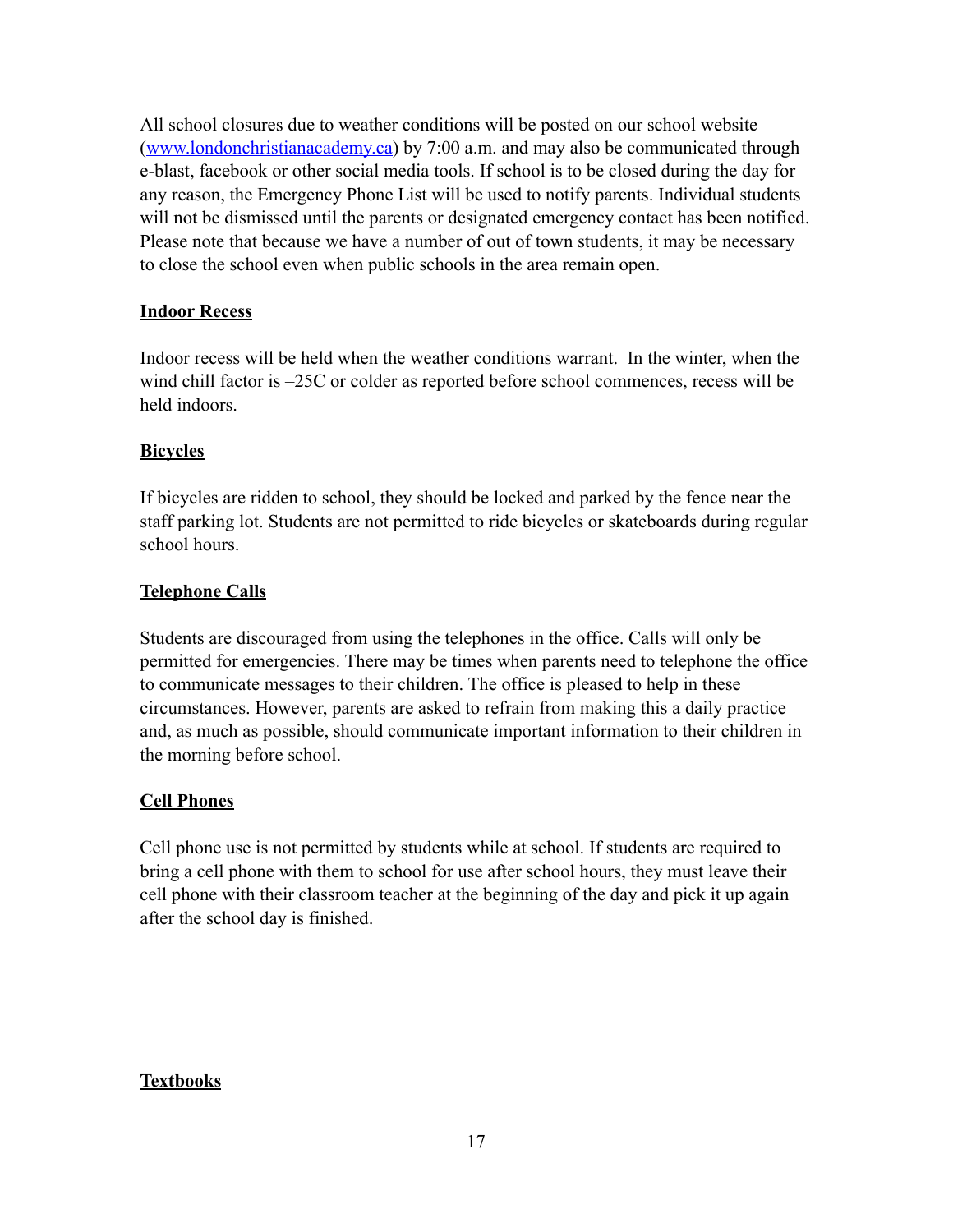In various grades, the students will be loaned textbooks for the year. Students will be financially responsible for damage to or loss of textbooks in their care. In the case of replacement, textbooks will be handed out upon payment.

## **Library**

Students are invited to borrow books from the library, but are expected to return them promptly on the due date. If books are not returned to the library, or are lost, the student will be responsible for the replacement costs.

## **Staff and Storage Rooms**

The staff room is deemed off limits to students unless accompanied by a teacher or given permission by a teacher to use the room. The microwave in the staff room is not available for student use. Parents are advised not to include food requiring heating when planning lunches. The school photocopier is for staff use only. If a student project or presentation requires photocopying, the student must obtain permission from the classroom teacher well in advance for scheduling the time for reproduction. The telephone is for emergency use only. Please make arrangements for after school rides before coming to school. Such calls are not, in normal circumstances deemed as emergencies.

## **Lost and Found**

The Lost and Found area should be checked regularly for misplaced items. At the end of each month unclaimed articles will be sent to the Goodwill. Please do not leave backpacks, jackets etc. at the front of the school when leaving for the day. These items will be placed in the Lost and Found and at the end of the month be sent on to Goodwill.

## **Supervision**

The staff provides outdoor supervision for students before school (8:30-8:40) and after school (3:3 0-3:45). All students must be picked up by 3:45. If a family cannot arrange for this, the office must be notified. Parents must also inform the office if a non-family member will be picking up the child.

## **Before and After School Program**

A before school program is available from 7:30 – 8:30 a.m. and an after school program is available from 3:30 - 5:30 pm each day. Interested parents are required to register in advance. Information about this program can be obtained from the school office. There is a nominal fee for use of this program.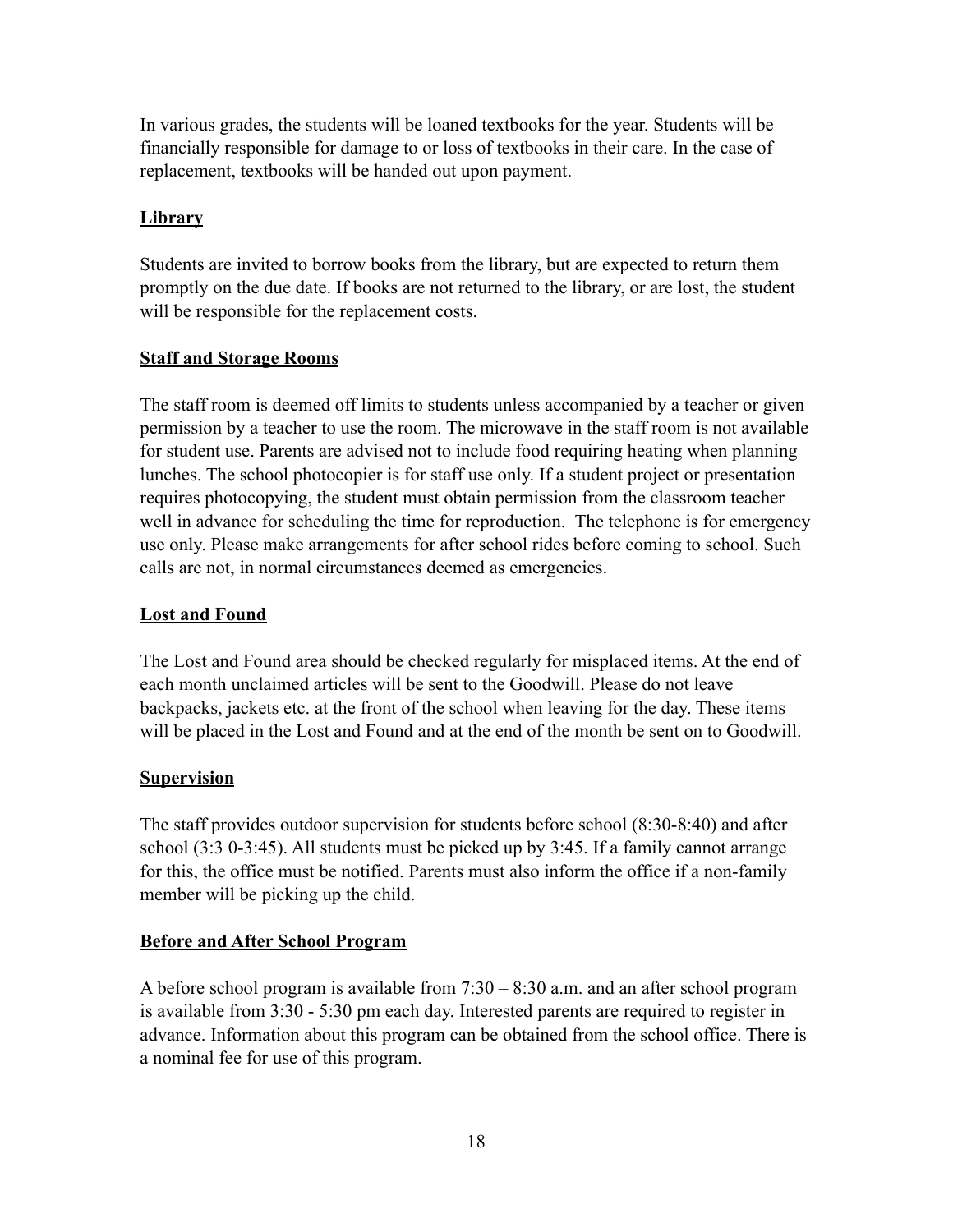## **Parental Involvement**

London Christian Academy depends upon the involvement of parents on a variety of levels in order provide as many opportunities as possible to our students and in order to keep tuition fees as affordable as possible. There are many opportunities for parents to be involved and parents are expected to contribute to the school in an area of interest or need. The following is a list of some of the areas where parent involvement is needed:

#### **Committees**

Parent Council Fundraising Finance Education Facilities Promotion Technology Alumni HR

## **In-School Help**

Classroom Helper Library Helper

#### **Special Event**

Fun Day Track & Field Speech/Poetry Meet Drama or Musical Event support team

Field Trip Chaperone Team coach or assistant Food Day Helper Playground supervision Kiss N Ride School Club Supervisor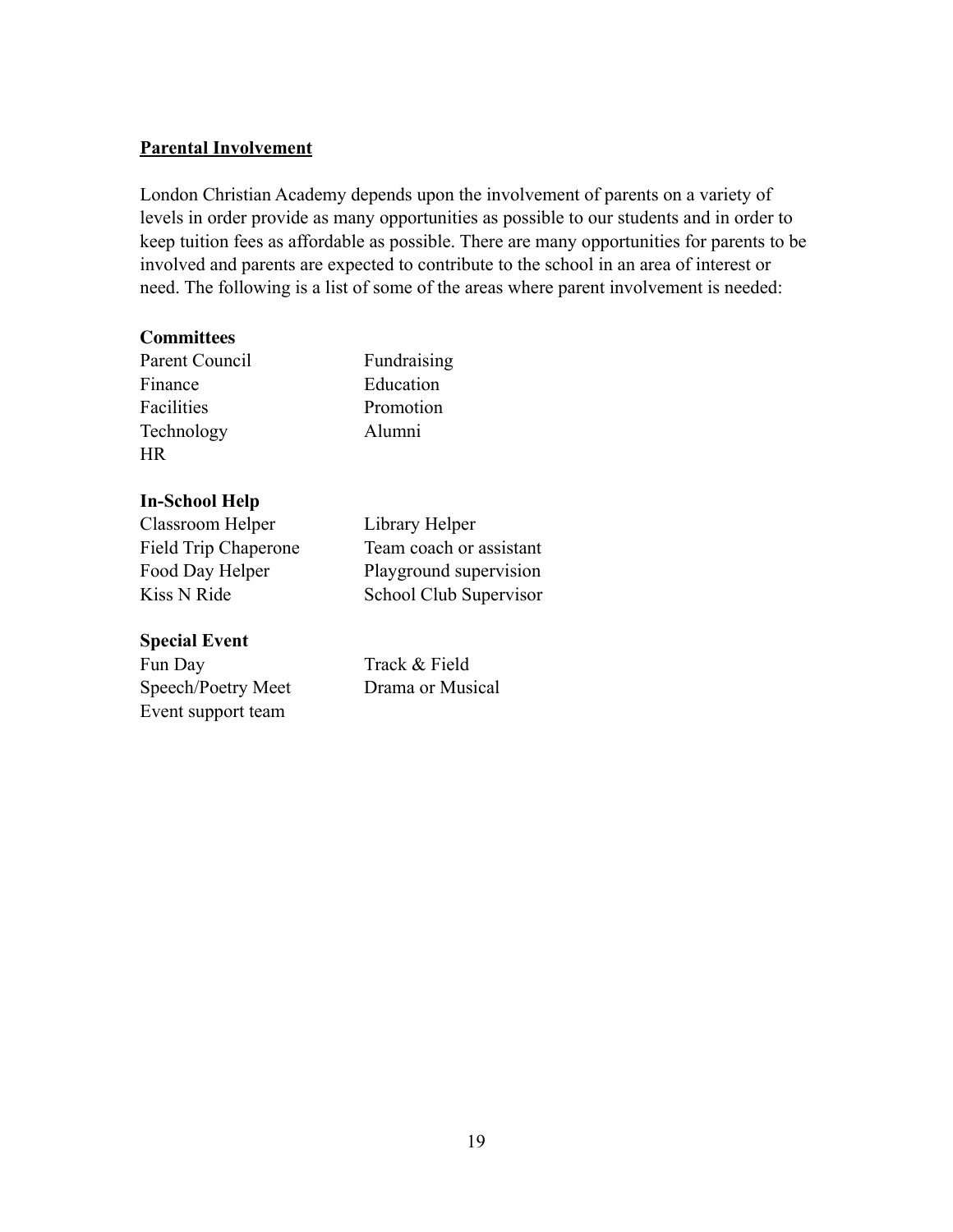# **Addendum**

- **1. LCA Purpose, Vision and Mission**
- **2. LCA's Commitment to your Privacy**
- **3. LCA Sports Policy**
- **4. Playground Rules & Boundaries**
- **5. Driver Using Private Motor Vehicle**
- **6. Administering Medicines To Students**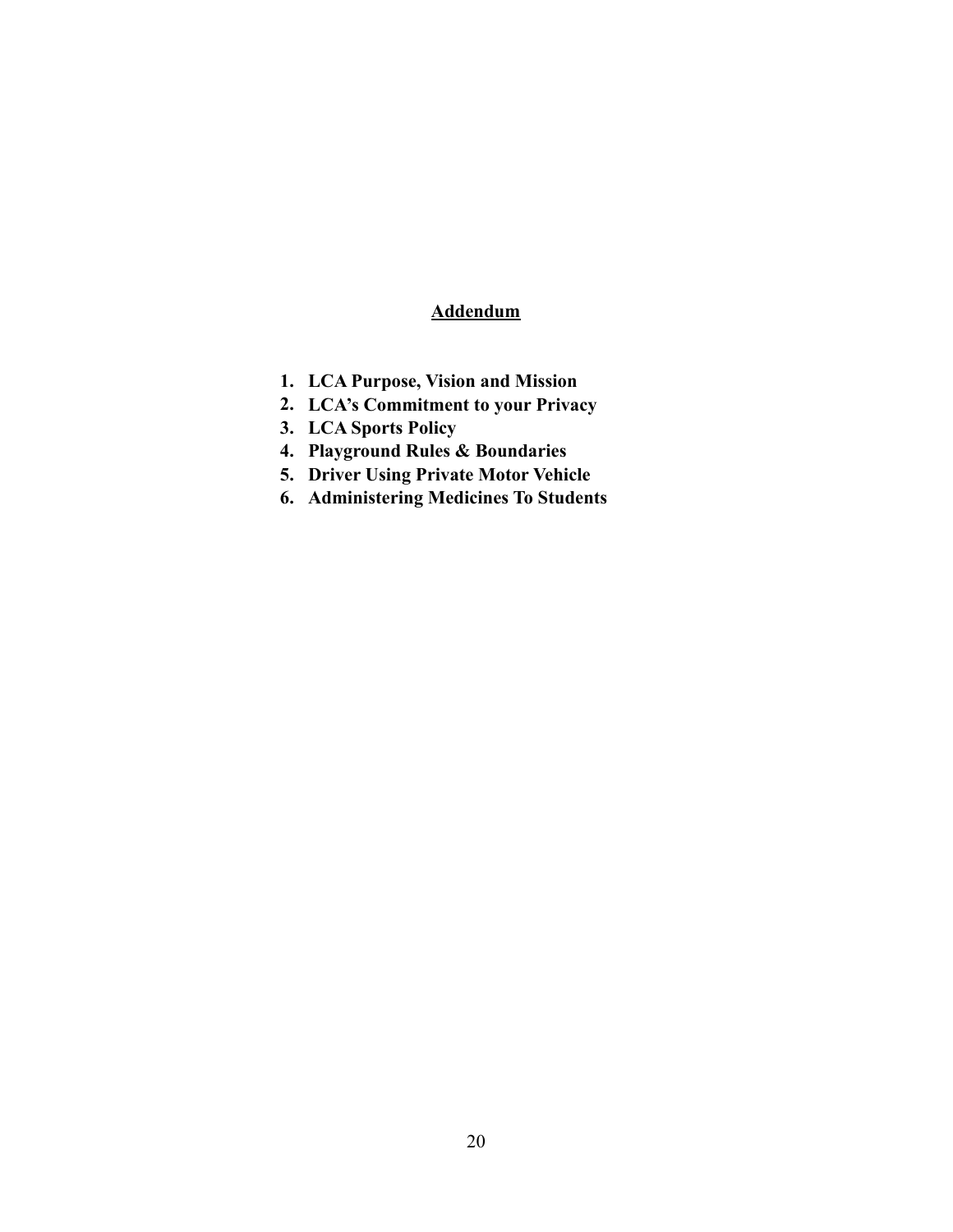# *London Christian Academy*

Purpose, Vision and Mission

# **Purpose**

Christ-centred education providing a solid foundation for life.

# **Vision**

London Christian Academy strives to be recognized as a leading Christian elementary school in Ontario, producing future Christian leaders who will impact their community and beyond.

# **Mission**

London Christian Academy strives to:

- Provide an educational atmosphere that incorporates a Christian worldview while fostering a positive self-concept in every student
- Direct the academic, spiritual, social, aesthetic, and physical growth of all students
- Maintain a strong financial foundation to support long term stability and growth.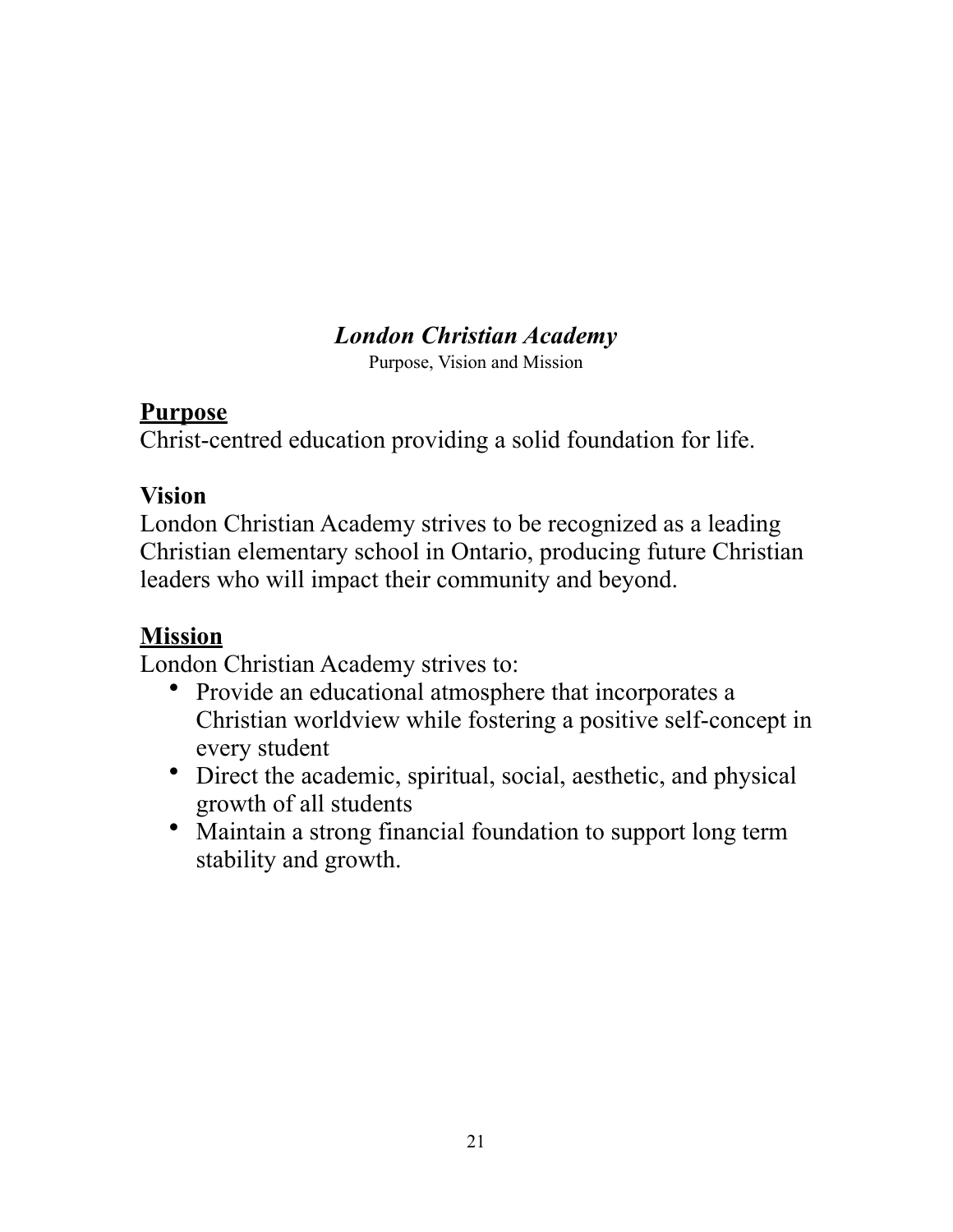# **LCA's Commitment to your Privacy**

On January 1, 2004 the federal government enacted the Personal Information Protection and Electronic Documents Act ("PIPEDA"). This new law was developed to protect the privacy of Canadians by controlling the collection, and proliferation of personal information.

As a result of various types of transactions, London Christian Academy (LCA) may obtain, use, and retain certain information of a personal nature about your family. This information may include your age, address, telephone number or other contact information, employment information, medical information, banking information, and a variety of other types of information, which you may consider to be confidential. At LCA we are committed to protecting your privacy by complying with the federal government's PIPEDA requirements.

LCA has developed a policy, which we believe will be effective in helping to protect your privacy. As part of this policy, LCA has designated an individual, called the Privacy Officer, who is responsible for the protection of your personal information. LCA will make every reasonable effort to ensure that:

- we collect only that information which we need from you in order to carry out the business of running the school and that we only keep the information as long as necessary;
- your personal information is protected against loss, theft and unauthorized access; and
- your personal information is not disclosed, without your consent, to other parties outside of the requirements of operating the school.

If you have any questions or concerns regarding the protection of your privacy or if you would like a copy of LCA's Privacy Policy please contact the Privacy Officer at,

 London Christian Academy 85 Charles Street, London, ON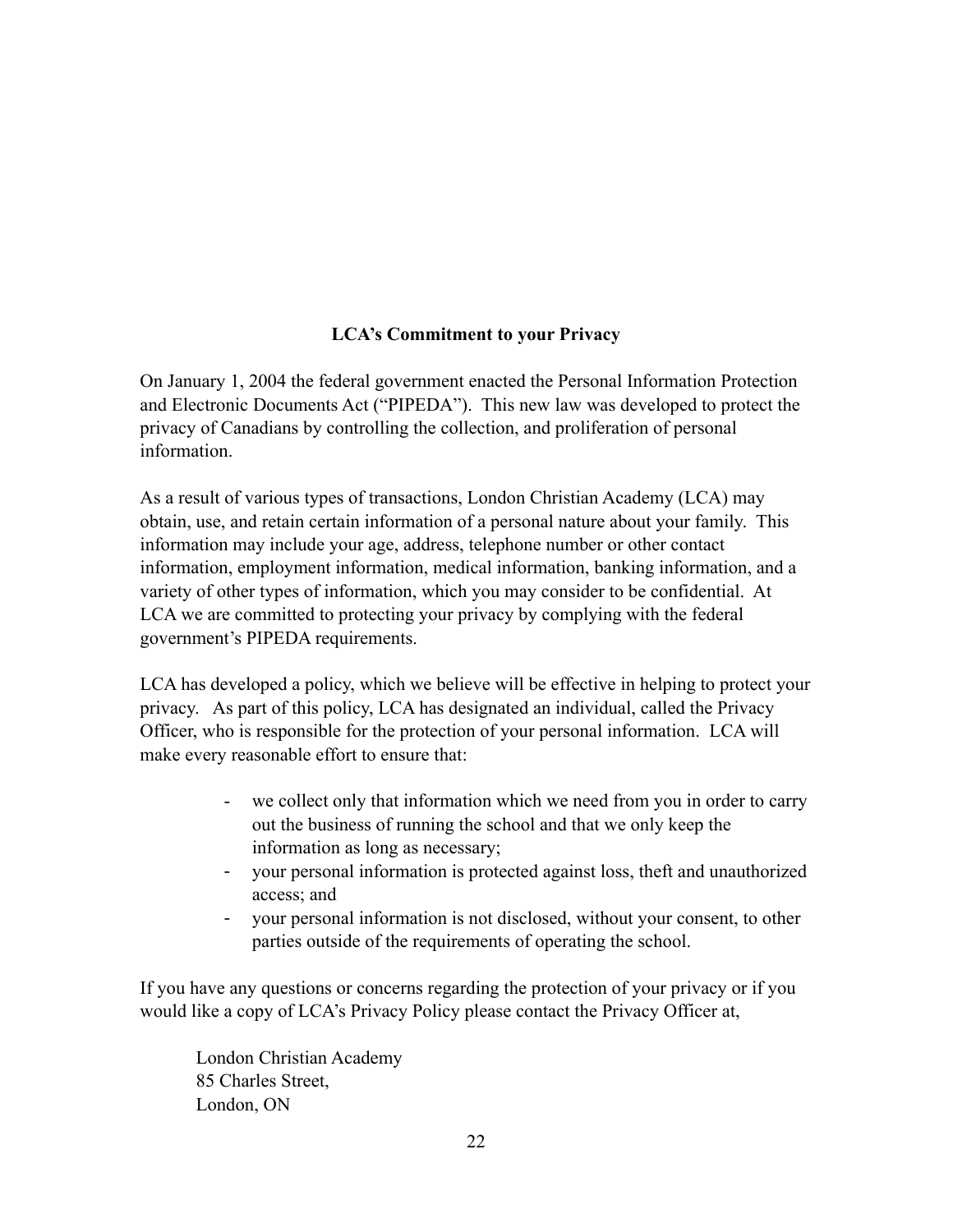N6H 1H1 ATTN: Privacy Officer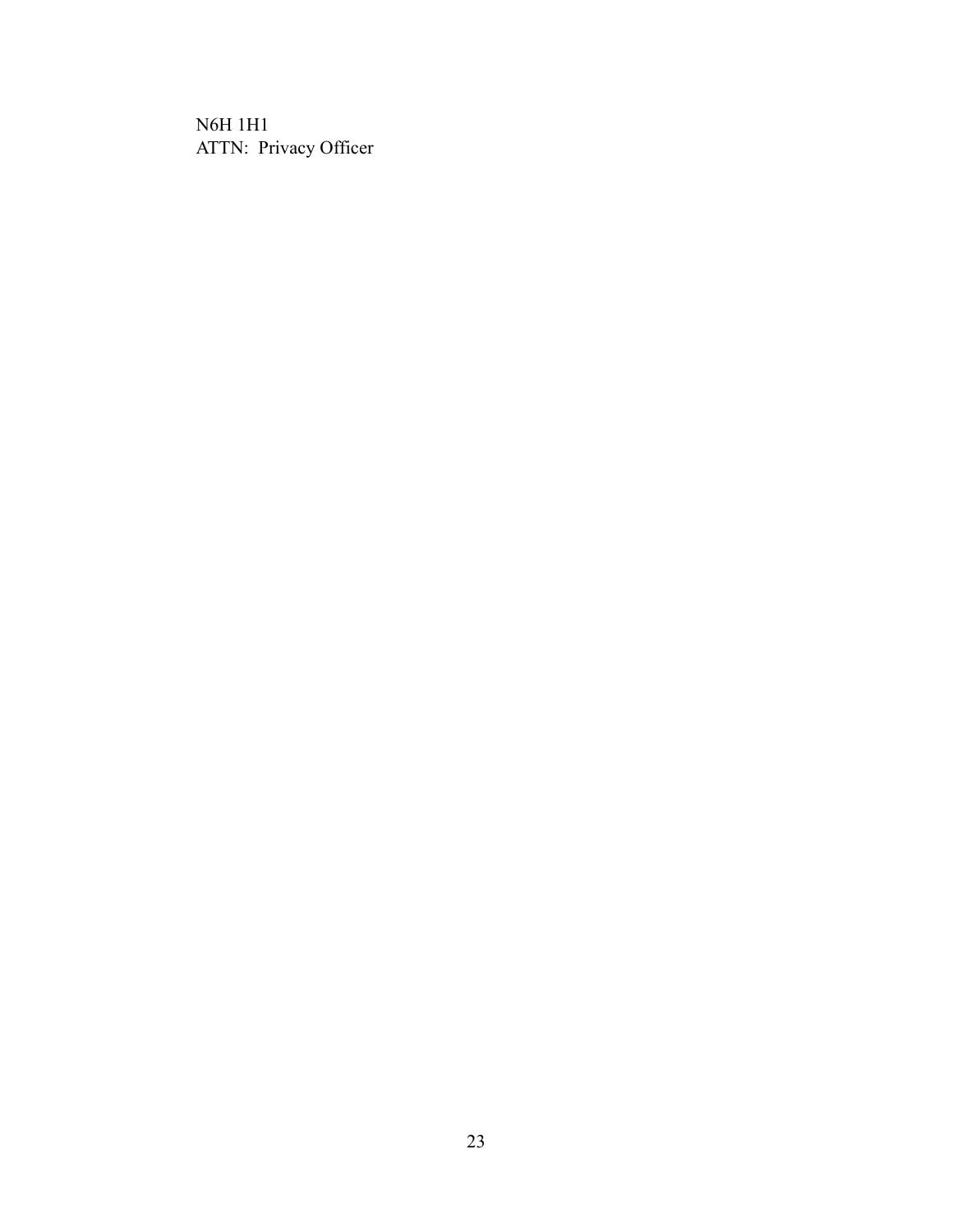## **LCA Sports Policy**

The Bible often speaks of accomplishments of physical skill (running, archery, etc.). It also uses athletic competitions as a metaphor for the Christian life (1 Cor. 9:24-27, etc.). Athletics are a valuable training ground for the young Christian since many virtues can be taught that can be further applied to a life of godliness: self-discipline, training, goal-setting, striving for excellence, and fair play, to name a few. And so, at the Christian Academy, we consider sports programs an integral part of the overall educational experience of our students.

There are three main sport or physical development programs that are run at London Christian Academy (LCA): physical education classes, intramural sports and competitive sports.

#### **Phys. Ed.**

Phys. Ed. classes are intended to promote physical activity in young people within the Christian context. Emphasis is placed on promoting a positive attitude towards healthy, active living and the development of fundamental physical skills. Cooperation and full participation are emphasized over competition in a non-threatening environment where students are free to make mistakes and try new things.

#### **Intramural sports**

Intramural sporting activities are offered in a variety of sports throughout the school year. The purpose is to provide all students with an opportunity to enjoy a sport of their choice no matter what their level of skill. To ensure maximum benefit, some sports may be divided into age or grade categories. Basketball, for example, may be divided into two categories or divisions: Grades 2-4; Grades 5-8. All students in a selected grade range are eligible and encouraged to participate. The only requirement is that students must participate if they sign up. This fosters a sense of commitment and responsibility to fellow team members. Intramural sports are more competitive than Phys. Ed. classes, but less demanding and competitive than competitive sports. Emphasis is placed on participation and fun for all team members.

#### **Competitive sports**

One of the purposes of competitive sports is to provide a venue in which students with strong abilities and/or potential can develop their skills at a higher level. We intend to give students a more in-depth understanding of teamwork (cooperation, selflessness), competition, and sportsmanship at this level as well. When there are more students interested than there are positions on the team, students exhibiting the greatest ability and/or potential will be chosen. The objective is to put forth the strongest representation we can. (A similar philosophy is employed regarding the Speech Meet). If two students seem equal in the assessment of the coach, a student in an older grade will be chosen over one in a younger grade. Also,

- Coaches will do their best to give all students an opportunity to play, but may not play all students equally or at all in highly competitive games.
- Students who make a school team must be committed to attending all practices and games except in extenuating circumstances (approved in advance by the coach).
- A staff coach or representative is needed for all school teams.
- Parent volunteers or coaches can be used if the staff does not have someone able or available. Parent coaches will be chosen based on interest, ability, and availability.
- When possible, junior teams can be used to develop the skills of younger students and give them competitive opportunities.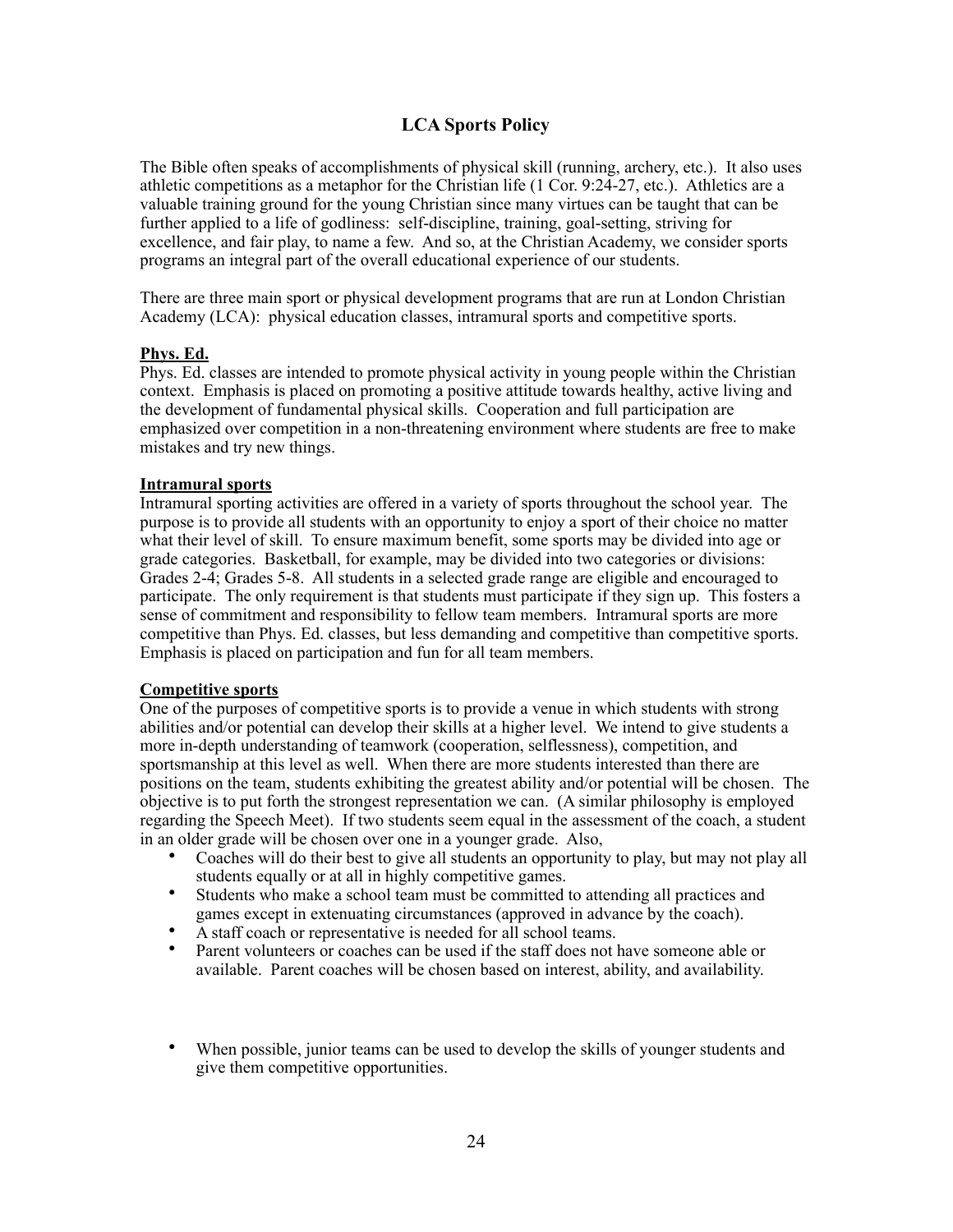- LCA participates in The Christian Athletic Association of South western Ontario (CAASO). Coaches may look for additional opportunities for their teams to play and compete.
- Students must maintain a high academic standard (as determined by the teacher) to try out for/stay on a school competitive team.
- Students must exhibit a high standard of Christian conduct (on and off the court) in order to stay on a school competitive team. The standard required is, at minimum, the school's Code of Conduct. A high standard is necessary as teams have contact with other schools and organizations. They represent LCA (and therefore Christ) to others.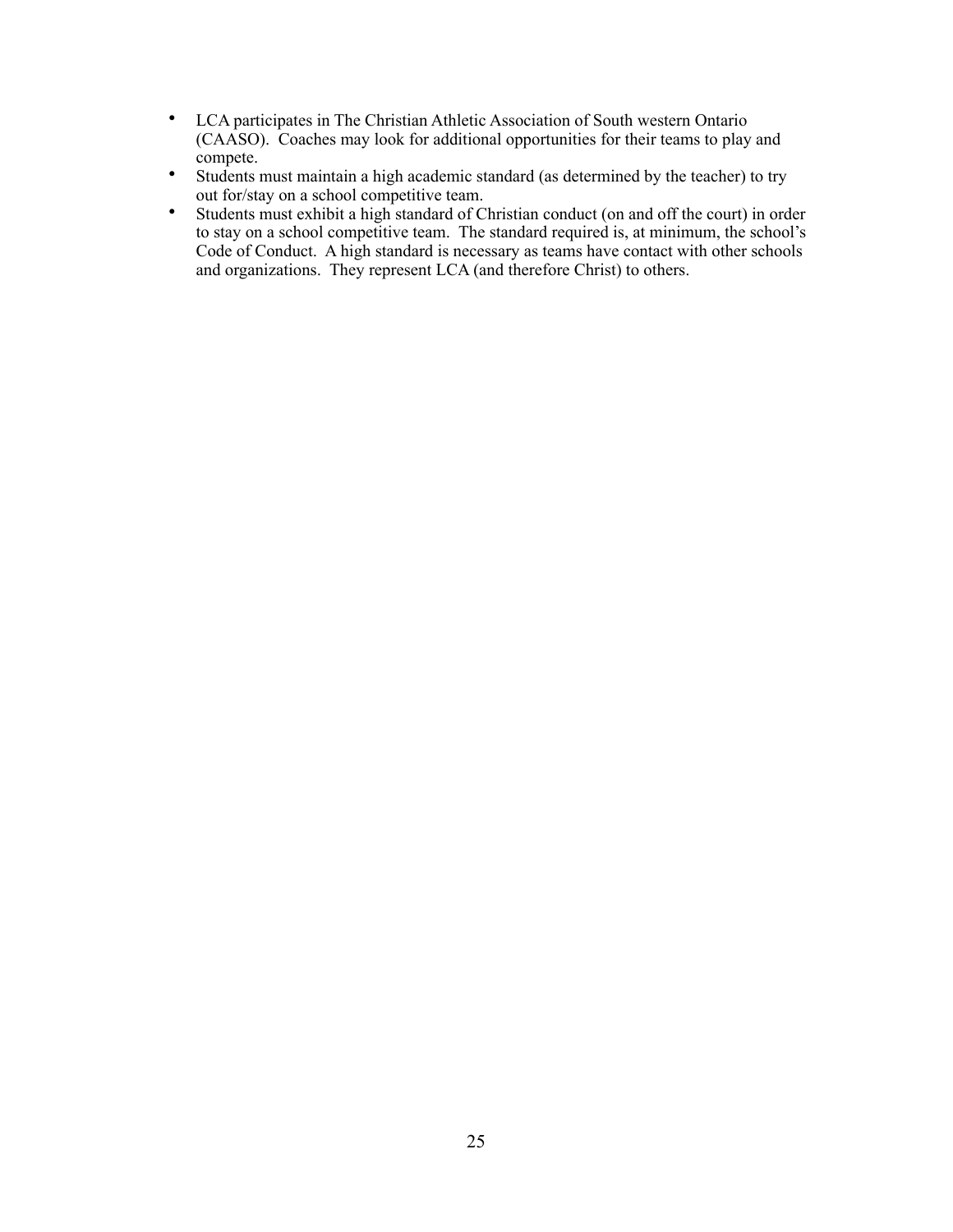



**Playground Rules & Boundaries** 

- **1. No student is allowed behind the portables, in front of the school or in the park unless supervised by a teacher.**
- **2. No skateboards, roller blades, bikes or scooters are to be used at school. Bikes should be locked to the fence beside the teacher parking lot if ridden to school.**
- **3. Personal electronic devices are not allowed at school unless allowed by a teacher in supervised settings. This includes, but is not limited to Laptops, Cell phones, IPads, IPODS and Cameras. Students must report their possession of any personal electronic devices to their teacher at the start of the school day and follow school and classroom guidelines for use while at school.**
- **4. Students are not allowed to climb trees during school hours.**
- **5. Students are not allowed to climb railings or go under stairs.**
- **6. No physical contact, aggressive behavior or snowball throwing is allowed at school unless directly supervised by a teacher.**
- **7. Students are not allowed on the Green electrical box behind the gym.**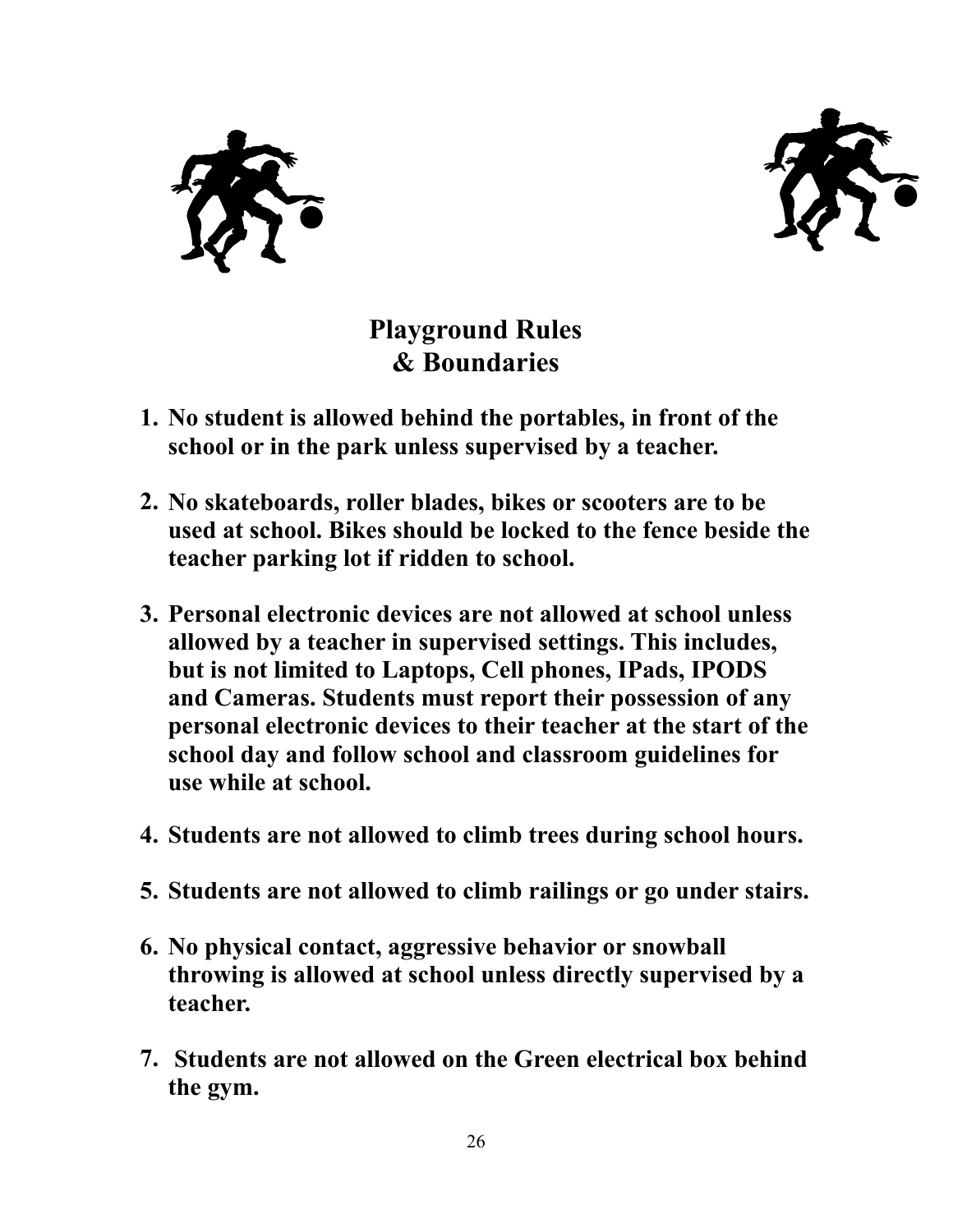- **8. Students are only allowed on the school playground equipment during designated recesses as follows: grade 1 & 2 during morning recess, Kindergarten up to grade 2 during lunch recess and grade 3 & 4 during afternoon recess.**
- **9. Students using the playground equipment must go down only and one at a time when using the slide, not hang or swing upside down, not bring food into this area, not play tag while in this area.**
- **10.Students using the park during lunch time supervision must stay out of the tree and bush area, stay off the soccer and baseball fields unless special permission is given and stay south and west of these two field areas. Flip flops are not allowed at the park and food should not be brought to the park.**
- **11.Students are not allowed to chase or disturb pets belonging to homeowners who back onto the park.**
- **12.All playground equipment must be put away at the end of each recess.**
- **13.Students must line up quickly and quietly once the bell has rung.**
- **14. Students are to go quickly to the designated Kiss & Ride area after classes are dismissed at the end of the day and wait there until their parent or designated driver arrives to pick them up.**

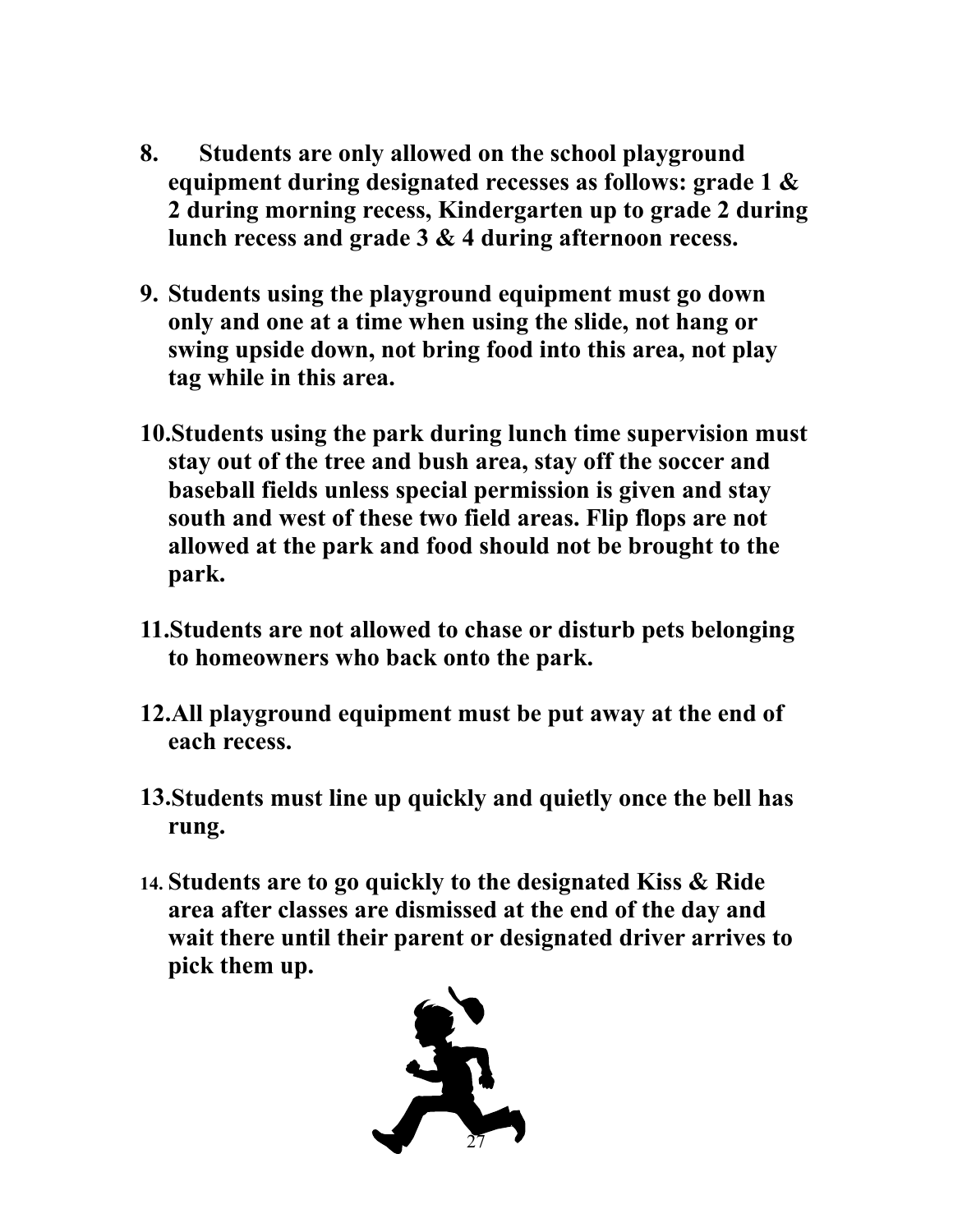# **London Christian Academy Driver Using Private Motor Vehicle**

The Board of London Christian Academy recognizes that on occasion, transporting students by private motor vehicle is essential. In order to help safeguard our students, all persons providing transportation are expected to indicate compliance with the expectations of the Board by having a copy of this completed form on file at The Academy. A new driver form is required every new school year.

\_\_\_\_\_\_\_\_\_\_\_\_\_\_\_\_\_\_\_\_\_\_\_\_\_\_\_\_\_\_\_\_\_\_\_\_\_\_\_\_\_\_\_\_\_\_\_\_\_\_\_\_\_\_\_\_\_\_\_\_\_\_\_\_\_\_\_\_\_\_\_\_\_\_

#### **Expectations of Drivers**

 $\overline{\phantom{a}}$ 

· Safety is a prime concern, thus compliance with all laws governed by the Highway Traffic Act is required.

· Students must be wearing a seatbelt when the vehicle is in motion. Car seats and/or booster seats must be used when required in accordance with the laws set by the Ministry of Transportation Ontario and the Ontario Highway Traffic Act (www.mto.gov.on.ca)

· The driver shall have insurance coverage of at least \$1,000,000.00. Parents are responsible to maintain their own insurance and ensure it is adequate for the various activities in which they engage, including driving for school functions. For more information regarding the adequacy of your insurance coverage under a variety of scenarios, please consult an insurance or legal professional. The school's insurance is in effect beyond the coverage held by the individual.

· The driver must ensure the vehicle is in a safe condition for operation.

· The driver must have a full G license, be 25 years of age (or older) OR have 5 years experience.

· If travel is to extend beyond the city boundaries, a signed parental permission must be on file at The Academy for the student to travel with a school appointed driver.

 $\diamond$  I have read and understand the expectations of drivers of students and agree to abide by such expectations.

◊ I have received training in LCA's "Child Welfare Policy and Procedures" and have submitted a completed "Acknowledgement of Training Form" to the school office.

◊ I have submitted a vulnerable sector check, current within the past 3 years, to the school office.

| Parent/Guardian #1 Name (Please Print): |            |  |
|-----------------------------------------|------------|--|
| Date:                                   | Signature: |  |
| Driver's License #:                     | Vehicle:   |  |
| Parent/Guardian #2 Name (Please Print): |            |  |
| Date:                                   | Signature: |  |
| Driver's License #:                     | Vehicle:   |  |
|                                         |            |  |

85 Charles Street London, ON N6H 1H1

#### **office@londonchristianacademy.ca www.londonchristianacademy.ca**

ADMINISTERING MEDICINES TO STUDENTS REQUEST FOR ADMINISTRATION OF MEDICATION AT SCHOOL